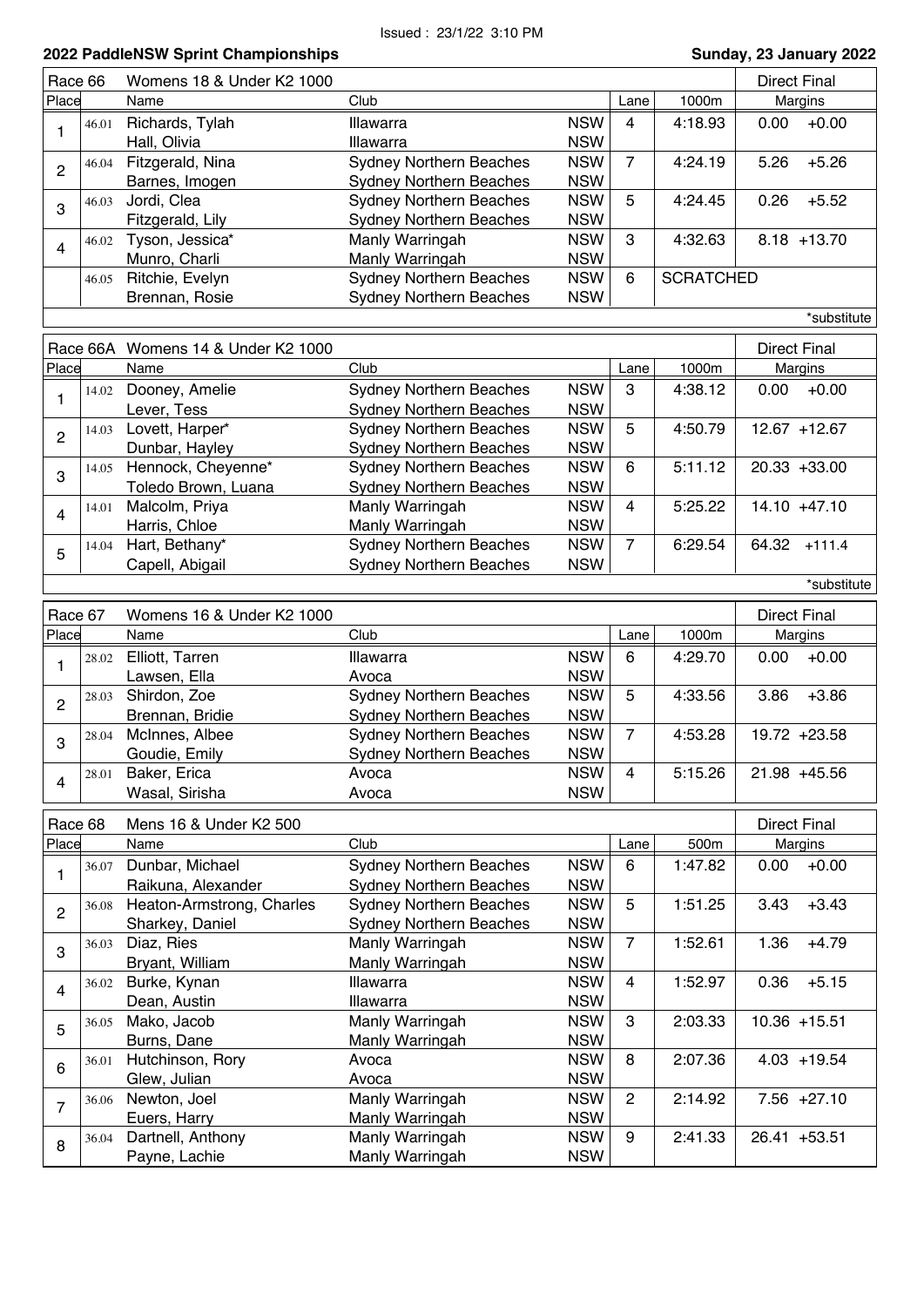| Race 69        |                              | Mens 18 & Under K2 500                 |                                                                  |                          |                |                      |      | <b>Direct Final</b> |
|----------------|------------------------------|----------------------------------------|------------------------------------------------------------------|--------------------------|----------------|----------------------|------|---------------------|
| Place          |                              | Name                                   | Club                                                             |                          | Lane           | 500m                 |      | Margins             |
| 1              | 54.08                        | Clues, Bailey<br>Morris, Jake          | <b>Sydney Northern Beaches</b><br><b>Sydney Northern Beaches</b> | <b>NSW</b><br><b>NSW</b> | 5              | 1:42.15              | 0.00 | $+0.00$             |
| $\overline{2}$ | 54.02                        | Wilson, Jacob                          | <b>Sydney Northern Beaches</b><br><b>Sydney Northern Beaches</b> | <b>NSW</b><br><b>NSW</b> | $\overline{7}$ | 1:46.37              | 4.22 | $+4.22$             |
| 3              | 54.03                        | Ryce, Sean<br>Robinson, Guy            | Manly Warringah                                                  | <b>NSW</b>               | $\overline{4}$ | 1:47.05              | 0.68 | $+4.90$             |
|                | 54.07                        | Elliott, Callum<br>Taurins, Harrison   | Illawarra<br><b>Sydney Northern Beaches</b>                      | <b>NSW</b><br><b>NSW</b> | 6              | 1:47.72              | 0.67 | $+5.57$             |
| $\overline{4}$ |                              | Raikuna, Lucas                         | <b>Sydney Northern Beaches</b>                                   | <b>NSW</b>               |                |                      |      |                     |
| 5              | 54.05                        | Stokes, Lachlan                        | Manly Warringah                                                  | <b>NSW</b>               | 8              | 1:48.16              | 0.44 | $+6.01$             |
|                |                              | Scott, Ashton                          | Cronulla Sutherland                                              | <b>NSW</b>               |                |                      |      |                     |
| 6              | 54.09                        | Rupenovic, Daniel<br>Euers, James      | <b>Sydney Northern Beaches</b><br>Manly Warringah                | <b>NSW</b><br><b>NSW</b> | 3              | 1:55.89              |      | $7.73 + 13.74$      |
|                | 54.10                        | Vesely, Ziko                           | Manly Warringah                                                  | <b>NSW</b>               | $\overline{2}$ | <b>SCRATCHED</b>     |      |                     |
|                |                              | Vesely, Carlito                        | Manly Warringah                                                  | <b>NSW</b>               |                |                      |      |                     |
|                | 54.01                        | Luntungan, Huxley                      | Avoca                                                            | <b>NSW</b>               | 9              | <b>SCRATCHED</b>     |      |                     |
|                |                              | Glew, Julian                           | Avoca                                                            | <b>NSW</b>               |                |                      |      |                     |
|                |                              | Race 70A Mens Open K2 500              |                                                                  |                          |                |                      |      | Round 2             |
| Place          |                              | Name                                   | Club                                                             |                          | Lane           | 500m                 |      | Margins             |
|                |                              | 111.01 Armstrong, Fletcher             | Avoca                                                            | <b>NSW</b>               | 5              | 1:35.52              | 0.00 | $+0.00$             |
| 1              |                              | Collins, Jackson                       | Avoca                                                            | <b>NSW</b>               |                |                      |      |                     |
| $\overline{2}$ |                              | 111.02 Colos, Bruno                    | Lane Cove                                                        | <b>NSW</b>               | $\overline{4}$ | 1:46.17              |      | $10.65 + 10.65$     |
|                |                              | Medvedyev, Dmytro                      | Lane Cove                                                        | <b>NSW</b>               |                |                      |      |                     |
|                |                              | 111.03 Vesely, Mario                   | Manly Warringah                                                  | <b>NSW</b>               | 3              | <b>DID NOT START</b> |      |                     |
|                |                              | Richards, Spencer                      | Manly Warringah                                                  | <b>NSW</b>               |                |                      |      |                     |
|                | Progress:                    |                                        |                                                                  |                          |                |                      |      |                     |
|                | Race 70B                     | Mens 21 & Under K2 500                 |                                                                  |                          |                |                      |      | Round 2             |
| Place          |                              | Name                                   | Club                                                             |                          | Lane           | 500m                 |      | Margins             |
|                |                              | Connolly, Bailey                       | Avoca                                                            | <b>NSW</b>               | $\overline{7}$ | 1:43.48              | 0.00 | $+0.00$             |
|                | 69.01                        |                                        |                                                                  |                          |                |                      |      |                     |
| 1              |                              | Schooley, Toby                         | <b>Sydney Northern Beaches</b>                                   | <b>NSW</b>               |                |                      |      |                     |
|                | 69.02                        | Vujanic, Vukasin                       | Cronulla Sutherland                                              | <b>NSW</b>               | 6              | <b>SCRATCHED</b>     |      |                     |
|                |                              | O'Loughlin, Mitchell                   | Cronulla Sutherland                                              | <b>NSW</b>               |                |                      |      |                     |
|                | 69.03                        | Kelly, Charles                         | Manly Warringah                                                  | <b>NSW</b>               | 8              | <b>SCRATCHED</b>     |      |                     |
|                |                              | Bartlem, Brandon                       | Manly Warringah                                                  | <b>NSW</b>               |                |                      |      |                     |
|                | Progress:                    |                                        |                                                                  |                          |                |                      |      |                     |
| Race 71        |                              | Womens Open K2 500                     |                                                                  |                          |                |                      |      | Round 2             |
| Place          |                              | Name                                   | Club                                                             |                          | Lane           | 500m                 |      | Margins             |
| 1              |                              | 102.01 Locke, Jasmine*<br>Smith, Jemma | Illawarra<br>Avoca                                               | <b>NSW</b><br><b>NSW</b> | 5              | 1:51.06              | 0.00 | $+0.00$             |
|                |                              | 102.06 van der Kwartel, Alisa          | <b>Sydney Northern Beaches</b>                                   | <b>NSW</b>               | 6              | 2:01.20              |      | $10.14 + 10.14$     |
| $\overline{c}$ |                              | Taurins, Sascha                        | <b>Sydney Northern Beaches</b>                                   | <b>NSW</b>               |                |                      |      |                     |
| 3              |                              | 102.05 Weston, Georgia                 | <b>Sydney Northern Beaches</b>                                   | <b>NSW</b>               | 4              | 2:05.27              |      | $4.07 + 14.21$      |
|                |                              | Greuter, Hanako                        | <b>Sydney Northern Beaches</b>                                   | <b>NSW</b>               |                |                      |      |                     |
| <b>NJ</b>      |                              | 102.03 Sinclair, Georgia*              | Avoca                                                            | <b>NSW</b>               | 9              | 2:01.76              |      |                     |
|                |                              | 102.02 Drobot, Natalia                 | Avoca                                                            | <b>NSW</b>               | 3              | <b>SCRATCHED</b>     |      |                     |
|                |                              | Beere, Ella                            | Avoca                                                            | <b>NSW</b>               |                |                      |      |                     |
|                | Progress:<br>NJ - Not Judged |                                        |                                                                  |                          |                |                      |      | *substitute         |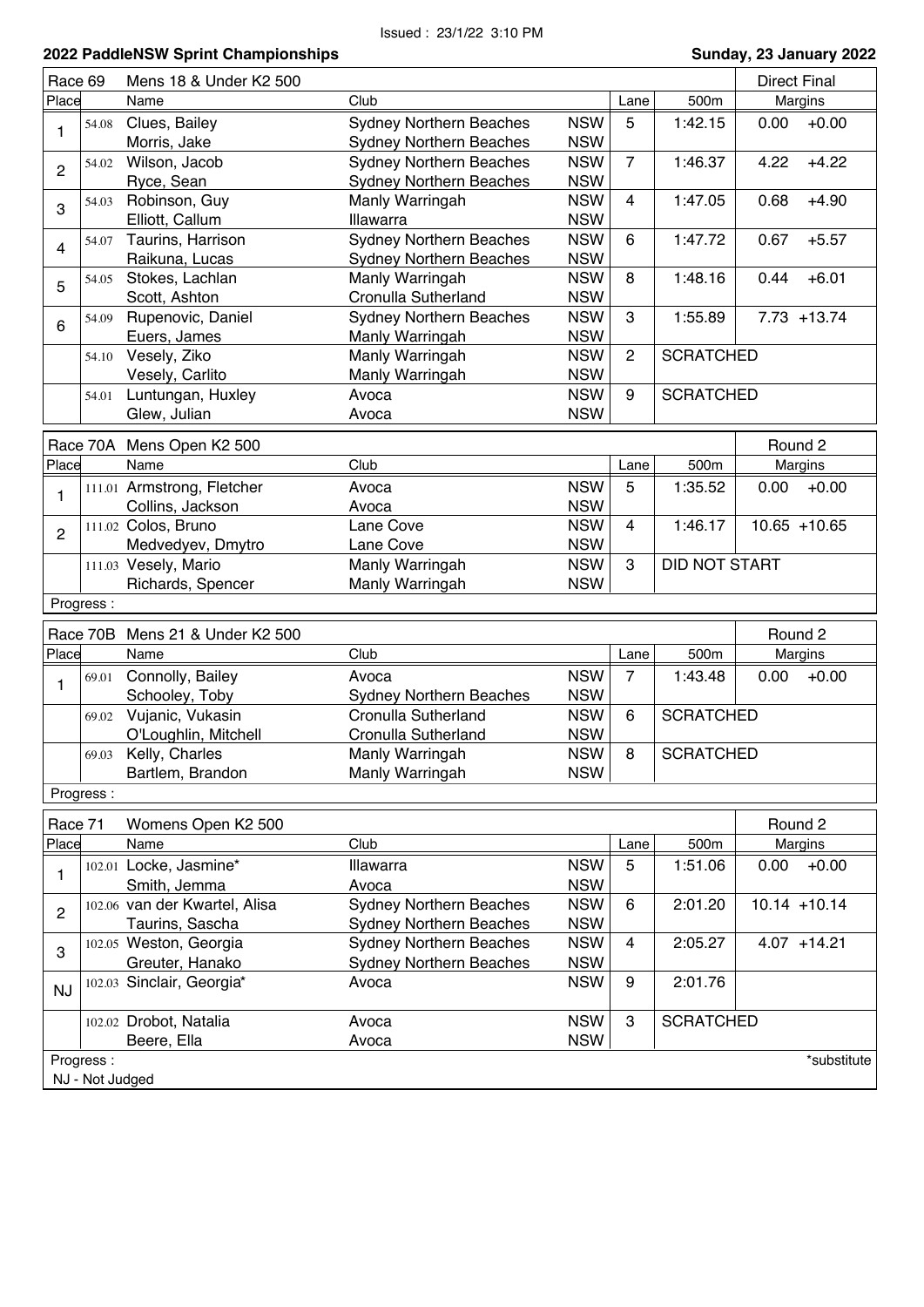| Race 72        |          | Womens 18 & Under K2 500                 |                                                                  |                          |                      |                 | <b>Direct Final</b> |                    |
|----------------|----------|------------------------------------------|------------------------------------------------------------------|--------------------------|----------------------|-----------------|---------------------|--------------------|
| Place          |          | Name                                     | Club                                                             |                          | Lane                 | 500m            |                     | Margins            |
| 1              | 45.02    | Richards, Tylah<br>Hall, Olivia          | Illawarra<br>Illawarra                                           | <b>NSW</b><br><b>NSW</b> | 3                    | 2:07.13         | 0.00                | $+0.00$            |
| $\overline{2}$ | 45.06    | Fitzgerald, Nina<br>Barnes, Imogen       | <b>Sydney Northern Beaches</b><br><b>Sydney Northern Beaches</b> | <b>NSW</b><br><b>NSW</b> | $\overline{7}$       | 2:07.76         | 0.63                | $+0.63$            |
| 3              | 45.05    | Jordi, Clea                              | <b>Sydney Northern Beaches</b>                                   | <b>NSW</b>               | 6                    | 2:10.54         | 2.78                | $+3.41$            |
| 4              | 45.03    | Fitzgerald, Lily<br>Beuzeville, Kira     | <b>Sydney Northern Beaches</b><br>Manly Warringah                | <b>NSW</b><br><b>NSW</b> | 5                    | 2:12.42         | 1.88                | $+5.29$            |
| 5              | 45.07    | Munro, Charli<br>Ritchie, Evelyn         | Manly Warringah<br><b>Sydney Northern Beaches</b>                | <b>NSW</b><br><b>NSW</b> | 4                    | 2:20.91         |                     | $8.49 + 13.78$     |
|                |          | Brennan, Rosie                           | <b>Sydney Northern Beaches</b>                                   | <b>NSW</b>               |                      |                 |                     |                    |
| Race 73        |          | Womens 14 & Under K2 500                 |                                                                  |                          |                      |                 | <b>Direct Final</b> |                    |
| Place          |          | Name                                     | Club                                                             |                          | Lane                 | 500m            |                     | Margins            |
|                | 13.03    | Dooney, Amelie                           | <b>Sydney Northern Beaches</b>                                   | <b>NSW</b>               | 6                    | 2:20.26         | 0.00                | $+0.00$            |
| 1              |          | Lever, Tess                              | <b>Sydney Northern Beaches</b>                                   | <b>NSW</b>               |                      |                 |                     |                    |
| $\overline{c}$ | 13.04    | Lovett, Harper*                          | <b>Sydney Northern Beaches</b>                                   | <b>NSW</b>               | 5                    | 2:23.68         | 3.42                | $+3.42$            |
|                |          | Dunbar, Hayley                           | <b>Sydney Northern Beaches</b>                                   | <b>NSW</b>               |                      |                 |                     |                    |
| 3              | 13.06    | Hennock, Cheyenne*                       | <b>Sydney Northern Beaches</b>                                   | <b>NSW</b>               | 3                    | 2:32.60         |                     | $8.92 + 12.34$     |
|                |          | Toledo Brown, Luana                      | <b>Sydney Northern Beaches</b>                                   | <b>NSW</b>               |                      |                 |                     |                    |
| 4              | 13.01    | Malcolm, Priya                           | Manly Warringah                                                  | <b>NSW</b>               | 8                    | 2:38.07         |                     | $5.47 + 17.81$     |
|                |          | Clarke, Sophie                           | Manly Warringah                                                  | <b>NSW</b>               |                      |                 |                     |                    |
| 5              | 13.02    | Harris, Chloe                            | Manly Warringah                                                  | <b>NSW</b>               | 4                    | 2:42.19         |                     | $4.12 + 21.93$     |
|                |          | Tan, Anthea                              | Fairfield                                                        | <b>VIC</b>               |                      |                 |                     |                    |
| 6              | 13.05    | Capell, Abigail                          | <b>Sydney Northern Beaches</b>                                   | <b>NSW</b>               | $\overline{7}$       | 3:25.15         |                     | 42.96 +64.89       |
|                |          | Hart, Bethany                            | <b>Sydney Northern Beaches</b>                                   | <b>NSW</b>               |                      |                 |                     |                    |
|                |          |                                          |                                                                  |                          |                      |                 |                     | *substitute        |
|                |          |                                          |                                                                  |                          |                      |                 |                     |                    |
|                | Race 74A | Mens U12 Tornado 200                     |                                                                  |                          |                      |                 | <b>Direct Final</b> |                    |
| Place          |          | Name                                     | Club                                                             |                          | Lane                 | 200M            |                     | Margins            |
| 1              | 05.05    |                                          | Makai                                                            | <b>NSW</b>               | 9                    | 1:02.01         | 0.00                | $+0.00$            |
| $\overline{c}$ | 05.03    | Tudor-Jones, Thomas<br>Ireland, Finn     | Makai                                                            | <b>NSW</b>               | $\overline{7}$       | 1:04.40         | 2.39                | $+2.39$            |
| 3              | 05.04    | Tyson, Thomas                            | Manly Warringah                                                  | <b>NSW</b>               | 6                    | 1:09.13         | 4.73                | $+7.12$            |
| 4              | 05.02    | Sinclair, Kai                            | Avoca                                                            | <b>NSW</b>               | 8                    | 1:18.22         | 9.09                | $+16.21$           |
| 5              | 05.01    | Wasal, Mareechi                          | Avoca                                                            | <b>NSW</b>               | 5                    | 1:27.72         |                     | $9.50 + 25.71$     |
|                |          |                                          |                                                                  |                          |                      |                 |                     |                    |
|                |          | Race 74B Mens U14 Tornado 200            |                                                                  |                          |                      |                 | <b>Direct Final</b> |                    |
| Place          |          | Name                                     | Club                                                             |                          | Lane                 | 200M            |                     | Margins            |
| 1              | 07.01    | Jones, Bryn                              | Avoca                                                            | <b>NSW</b>               | 4                    | 1:15.97         | 0.00                | $+0.00$            |
|                | Race 75A | Para Canoe Mens K1 200m Open Multi-Class |                                                                  |                          |                      |                 | <b>Direct Final</b> |                    |
| Place          |          | Name                                     | Club                                                             |                          | Lane                 | 200M            |                     | Margins            |
| 1              | 95.02    | Littlehales, Dylan                       | Avoca                                                            | <b>NSW</b>               | 8                    | 0:43.51         | 0.00                | $+0.00$            |
| 2              | 95.01    | Stanford, Sam                            | PA Direct (NSW)                                                  | <b>NSW</b>               | 9                    | 0:48.12         | 4.61                | $+4.61$            |
|                |          |                                          |                                                                  |                          |                      |                 |                     |                    |
|                | Race 75B | Mens Open C1 200                         |                                                                  |                          |                      |                 | <b>Direct Final</b> |                    |
| Place          |          | Name                                     | Club                                                             |                          | Lane                 | 200M            |                     | Margins            |
| 1              | 77.01    | Cabezas, Marcelo                         | <b>Burley Griffin</b>                                            | <b>ACT</b>               | 5                    | 0:47.81         | 0.00                | $+0.00$            |
| 1              | 77.03    | Wakim, Sabastian                         | PA Direct (VIC)                                                  | <b>VIC</b>               | 6                    | 0:47.81         | 0.00                | $+0.00$            |
| 3              | 77.02    | Zeitoun, Jacob                           | Non-Member                                                       | <b>NSW</b>               | 4                    | 0:51.46         | 3.65                | $+3.65$            |
| 4              | 77.04    | Repeti, Pete                             | PA Direct (NSW)                                                  | <b>NSW</b>               | $\overline{7}$       | 0:52.15         | 0.69                | $+4.34$            |
|                |          | Race 75C Womens Open C1 200              |                                                                  |                          |                      |                 | <b>Direct Final</b> |                    |
| Place          |          | Name<br>Yabsley, Louise                  | Club<br><b>Burley Griffin</b>                                    | <b>ACT</b>               | Lane<br>$\mathbf{2}$ | 200M<br>1:06.87 | 0.00                | Margins<br>$+0.00$ |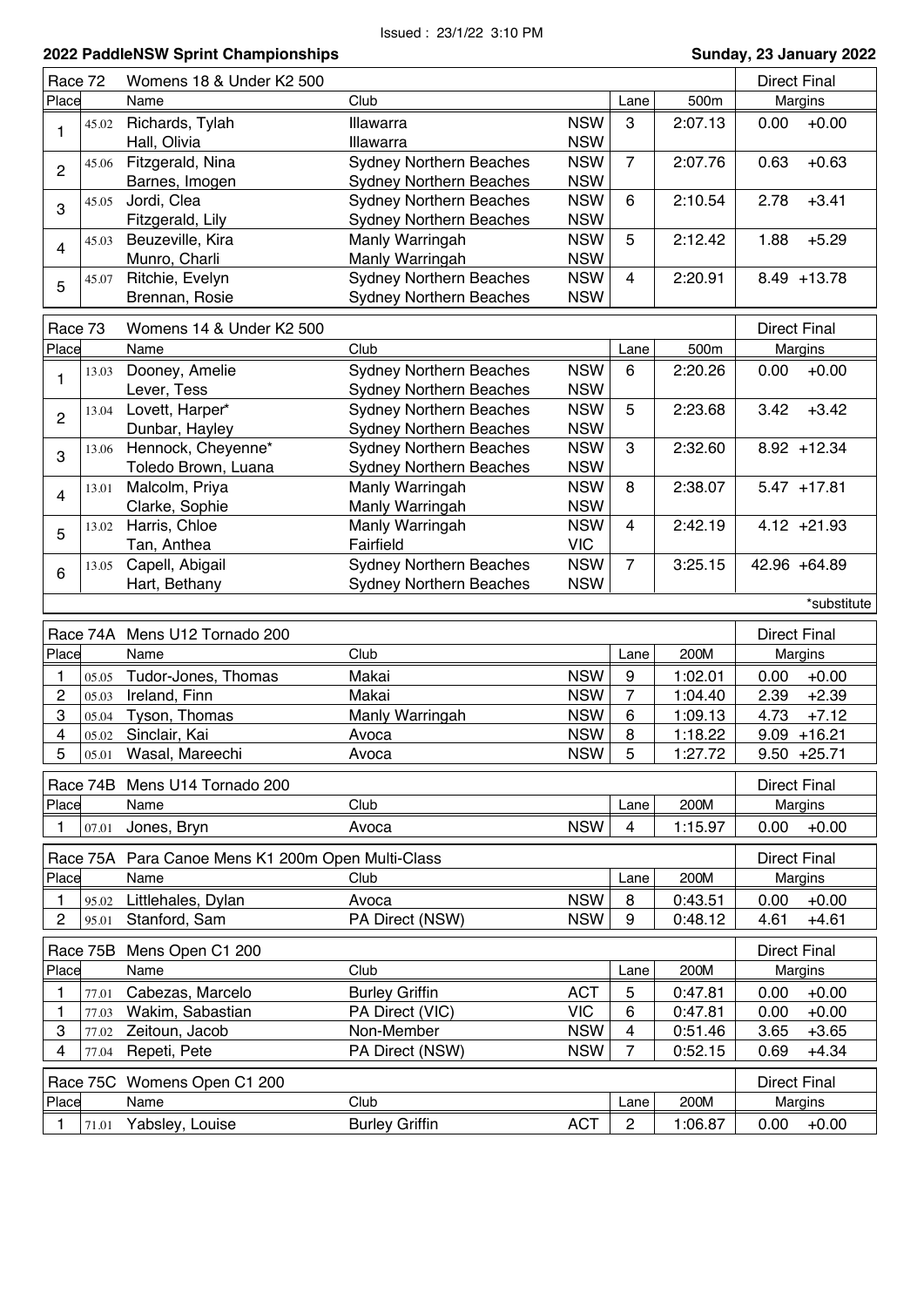| 2022 PaddleNSW Sprint Championships | Sunday, 23 January 2022 |
|-------------------------------------|-------------------------|
| 1.7.174.72.144.0.11.1.14.0.02.1     | <b>Industry Project</b> |

л

| Race 76 |         | Mens 14 & Under K1 200                                                 |                                |            |                 |                      | <b>Direct Final</b> |
|---------|---------|------------------------------------------------------------------------|--------------------------------|------------|-----------------|----------------------|---------------------|
| Place   |         | Name                                                                   | Club                           |            | Lane            | 200M                 | Margins             |
| 1       | 15.06   | Eles, Mate                                                             | Manly Warringah                | <b>NSW</b> | 5               | 0:46.76              | 0.00<br>$+0.00$     |
| 2       | 15.03   | Ireland, Christian                                                     | Makai                          | <b>NSW</b> | $\overline{c}$  | 0:48.80              | $+2.04$<br>2.04     |
| 3       | 15.05   | Vesely, Carlito                                                        | Manly Warringah                | <b>NSW</b> | 7               | 0:48.92              | $+2.16$<br>0.12     |
| 4       | 15.04   | Mako, Maximilian                                                       | Manly Warringah                | <b>NSW</b> | 6               | 0:49.20              | $+2.44$<br>0.28     |
| 5       | 15.01   | Blake, Harrison                                                        | Avoca                          | <b>NSW</b> | 4               | 0:49.69              | $+2.93$<br>0.49     |
| 6       |         |                                                                        |                                | <b>NSW</b> | 3               | 0:56.45              | 6.76<br>$+9.69$     |
| 7       | 15.07   | Maker, Tom                                                             | Manly Warringah                |            |                 |                      |                     |
|         | 15.02   | Tan, Axel                                                              | Fairfield                      | <b>VIC</b> | 8               | 0:59.63              | $3.18 + 12.87$      |
| Race 77 |         | Mens 16 & Under K1 200                                                 |                                |            |                 |                      | Heat 1              |
| Place   |         | Name                                                                   | Club                           |            | Lane            | 200M                 | Margins             |
| 1       | 32.15   | Dunbar, Michael                                                        | <b>Sydney Northern Beaches</b> | <b>NSW</b> | 5               | 0:44.68              | $+0.00$<br>0.00     |
| 2       | 32.04   | Dean, Austin                                                           | Illawarra                      | <b>NSW</b> | 4               | 0:48.53              | 3.85<br>$+3.85$     |
| 3       |         | Raikuna, Alexander                                                     | <b>Sydney Northern Beaches</b> | <b>NSW</b> | 6               | 0:49.33              | 0.80<br>$+4.65$     |
|         | 32.18   | Mako, Jacob                                                            |                                | <b>NSW</b> | $\overline{7}$  |                      | 1.03                |
| 4       | 32.08   |                                                                        | Manly Warringah                |            |                 | 0:50.36              | $+5.68$             |
| 5       | 32.11   | Payne, Lachie                                                          | Manly Warringah                | <b>NSW</b> | 3               | 1:09.90              | 19.54 +25.22        |
|         | 32.16   | Chaffer, Luke                                                          | <b>Sydney Northern Beaches</b> | <b>NSW</b> | 8               | <b>DID NOT START</b> |                     |
|         |         | Progress : Plan B: 1->A Final; 27->Semi (Race's 91,92) Final           |                                |            |                 |                      |                     |
|         | Race 78 | Mens 16 & Under K1 200                                                 |                                |            |                 |                      | Heat 2              |
| Place   |         | Name                                                                   | Club                           |            | Lane            | 200M                 | Margins             |
|         |         |                                                                        |                                |            |                 |                      |                     |
| 1       | 32.17   | Heaton-Armstrong, Charles                                              | <b>Sydney Northern Beaches</b> | <b>NSW</b> | 5               | 0:42.85              | $+0.00$<br>0.00     |
| 2       | 32.12   | Diaz, Ries                                                             | Manly Warringah                | <b>NSW</b> | $\overline{4}$  | 0:50.43              | $+7.58$<br>7.58     |
| 3       | 32.03   | Glew, Julian                                                           | Avoca                          | <b>NSW</b> | $\overline{7}$  | 0:50.79              | 0.36<br>$+7.94$     |
| 4       | 32.10   | Euers, Harry                                                           | Manly Warringah                | <b>NSW</b> | 8               | 0:52.17              | 1.38<br>$+9.32$     |
| 5       | 32.13   | Bryant, William                                                        | Manly Warringah                | <b>NSW</b> | 6               | 0:56.57              | $4.40 + 13.72$      |
| 6       | 32.06   | Dartnell, Anthony                                                      | Manly Warringah                | <b>NSW</b> | 3               | 1:06.45              | $9.88 + 23.60$      |
|         |         | Progress : Plan B: 1->A Final; 27->Semi (Race's 91,92) Final           |                                |            |                 |                      |                     |
| Race 79 |         | Mens 16 & Under K1 200                                                 |                                |            |                 |                      | Heat 3              |
|         |         |                                                                        |                                |            |                 |                      |                     |
| Place   |         | Name                                                                   | Club                           |            | Lane            | 200M                 | Margins             |
|         | 32.19   | Sharkey, Daniel                                                        | Sydney Northern Beaches        | <b>NSW</b> | 5               | 0:44.88              | $+0.00$<br>0.00     |
| 2       | 32.05   | Burke, Kynan                                                           | Illawarra                      | <b>NSW</b> | $6\phantom{1}6$ | 0:46.16              | $+1.28$<br>1.28     |
| 3       | 32.07   | Burns, Dane                                                            | Manly Warringah                | <b>NSW</b> | 7               | 0:47.78              | 1.62<br>$+2.90$     |
| 4       | 32.14   | Buissink, Bradley                                                      | <b>Patterson Lakes</b>         | <b>VIC</b> | 4               | 0:50.72              | 2.94<br>$+5.84$     |
| 5       | 32.09   | Newton, Joel                                                           | <b>Manly Warringah</b>         | <b>NSW</b> | 3               | 0:53.56              | 2.84<br>$+8.68$     |
|         |         | 32.02 Hutchinson, Rory                                                 | Avoca                          | <b>NSW</b> | 8               | <b>SCRATCHED</b>     |                     |
|         |         | Progress : Plan B: 1->A Final; 27->Semi (Race's 91,92) Final           |                                |            |                 |                      |                     |
|         |         |                                                                        |                                |            |                 |                      |                     |
| Race 80 |         | Mens 18 & Under K1 200                                                 |                                |            |                 |                      | Heat 1              |
| Place   |         | Name                                                                   | Club                           |            | Lane            | 200M                 | Margins             |
| 1       | 50.03   | Elliott, Callum                                                        | Illawarra                      | <b>NSW</b> | 5               | 0:42.50              | $+0.00$<br>0.00     |
| 2       | 50.02   | Han, Aidan                                                             | Fairfield                      | <b>VIC</b> | 6               | 0:43.38              | 0.88<br>$+0.88$     |
| 3       | 50.12   | Morris, Jake                                                           | <b>Sydney Northern Beaches</b> | <b>NSW</b> | $\overline{c}$  | 0:43.53              | $+1.03$<br>0.15     |
| 4       | 50.06   | Robinson, Guy                                                          | Manly Warringah                | <b>NSW</b> | $\overline{7}$  | 0:44.30              | 0.77<br>$+1.80$     |
| 5       | 50.09   | Scott, Ashton                                                          | Cronulla Sutherland            | <b>NSW</b> | 8               | 0:45.18              | 0.88<br>$+2.68$     |
| 6       | 50.04   | Skinner, Archie                                                        | Makai                          | <b>NSW</b> | 9               | 0:47.94              | 2.76<br>$+5.44$     |
| 7       | 50.13   | Rupenovic, Daniel                                                      | <b>Sydney Northern Beaches</b> | <b>NSW</b> | 3               | 0:47.99              | $+5.49$<br>0.05     |
|         |         | 50.14 Taurins, Harrison                                                | <b>Sydney Northern Beaches</b> | <b>NSW</b> | 4               | <b>SCRATCHED</b>     |                     |
|         |         | Progress: 14->A Final (Race 98) + Fastest 5th; Rest->B Final (Race 97) |                                |            |                 |                      |                     |
|         |         |                                                                        |                                |            |                 |                      |                     |
| Race 81 |         | Mens 18 & Under K1 200                                                 |                                |            |                 |                      | Heat 2              |
| Place   |         | Name                                                                   | Club                           |            | Lane            | 200M                 | Margins             |
| 1       | 50.15   | Clues, Bailey                                                          | <b>Sydney Northern Beaches</b> | <b>NSW</b> | 8               | 0:41.45              | $+0.00$<br>0.00     |
| 2       | 50.05   | Ryce, Sean                                                             | <b>Sydney Northern Beaches</b> | <b>NSW</b> | 6               | 0:42.15              | 0.70<br>$+0.70$     |
| 3       | 50.10   | Raikuna, Lucas                                                         | <b>Sydney Northern Beaches</b> | <b>NSW</b> | 5               | 0:42.46              | $+1.01$<br>0.31     |
| 4       | 50.07   | Stokes, Lachlan                                                        | Manly Warringah                | <b>NSW</b> | 3               | 0:43.54              | 1.08<br>$+2.09$     |
| 5       | 50.01   | Luntungan, Huxley                                                      | Avoca                          | <b>NSW</b> | $\overline{c}$  | 0:44.37              | $+2.92$<br>0.83     |
| 6       | 50.08   | Euers, James                                                           | Manly Warringah                | <b>NSW</b> | 7               | 0:45.54              | 1.17<br>$+4.09$     |
| 7       | 50.11   | Wilson, Jacob                                                          | <b>Sydney Northern Beaches</b> | <b>NSW</b> | $\overline{4}$  | 0:52.37              | 6.83<br>$+10.92$    |
|         | 50.16   | Vesely, Ziko                                                           | Manly Warringah                | <b>NSW</b> | 9               | DID NOT START        |                     |
|         |         | Progress: 14->A Final (Race 98) + Fastest 5th; Rest->B Final (Race 97) |                                |            |                 |                      |                     |
|         |         |                                                                        |                                |            |                 |                      |                     |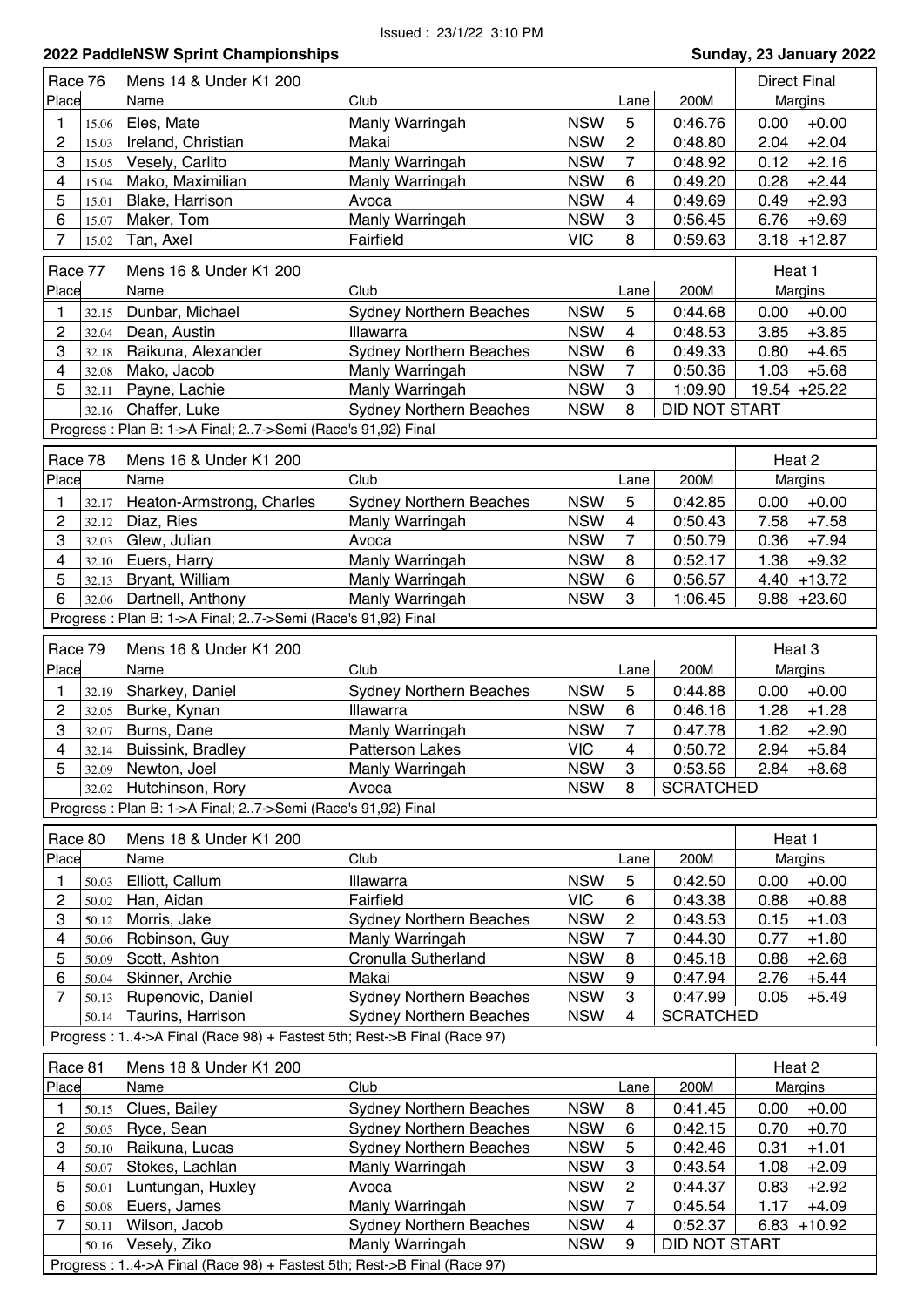|                         | 2022 PaddleNSW Sprint Championships<br>Sunday, 23 January 2022 |                                                                         |                                |            |                         |                  |                  |  |  |  |
|-------------------------|----------------------------------------------------------------|-------------------------------------------------------------------------|--------------------------------|------------|-------------------------|------------------|------------------|--|--|--|
| Race 82                 |                                                                | Womens 14 & Under K1 200                                                |                                |            |                         |                  | Heat 1           |  |  |  |
| Place                   |                                                                | Name                                                                    | Club                           |            | Lane                    | 200M             | Margins          |  |  |  |
| 1                       | 09.01                                                          | Tan, Anthea                                                             | Fairfield                      | <b>VIC</b> | $\overline{\mathbf{4}}$ | 0:58.85          | 0.00<br>$+0.00$  |  |  |  |
| $\overline{c}$          | 09.14                                                          | Dooney, Amelie                                                          | <b>Sydney Northern Beaches</b> | <b>NSW</b> | 3                       | 0:58.95          | $+0.10$<br>0.10  |  |  |  |
| 3                       | 09.12                                                          | Toledo Brown, Luana                                                     | <b>Sydney Northern Beaches</b> | <b>NSW</b> | 6                       | 1:00.10          | 1.15<br>$+1.25$  |  |  |  |
| 4                       | 09.02                                                          | Harris, Chloe                                                           | Manly Warringah                | <b>NSW</b> | 2                       | 1:05.85          | 5.75<br>$+7.00$  |  |  |  |
| 5                       | 09.07                                                          | Hart, Bethany                                                           | <b>Sydney Northern Beaches</b> | <b>NSW</b> | $\overline{7}$          | 1:20.22          | 14.37 +21.37     |  |  |  |
|                         | 09.05                                                          | Elliott, Lara                                                           | PA Direct (NSW)                | <b>NSW</b> | 5                       | <b>SCRATCHED</b> |                  |  |  |  |
|                         |                                                                | Progress: 14->A Final (Race 100) + Fastest 5th; Rest->B Final (Race 99) |                                |            |                         |                  |                  |  |  |  |
|                         |                                                                |                                                                         |                                |            |                         |                  |                  |  |  |  |
| Race 83<br>Place        |                                                                | Womens 14 & Under K1 200                                                | Club                           |            |                         |                  | Heat 2           |  |  |  |
|                         |                                                                | Name                                                                    |                                |            | Lane                    | 200M             | Margins          |  |  |  |
| 1                       | 09.09                                                          | Dunbar, Hayley                                                          | <b>Sydney Northern Beaches</b> | <b>NSW</b> | 5                       | 0:56.76          | 0.00<br>$+0.00$  |  |  |  |
| 2                       | 09.11                                                          | Lovett, Harper                                                          | <b>Sydney Northern Beaches</b> | <b>NSW</b> | $\overline{7}$          | 0:58.30          | $+1.54$<br>1.54  |  |  |  |
| 3                       | 09.10                                                          | Lever, Tess                                                             | <b>Sydney Northern Beaches</b> | <b>NSW</b> | 6                       | 0:58.70          | $+1.94$<br>0.40  |  |  |  |
| 4                       | 09.04                                                          | Malcolm, Priya                                                          | Manly Warringah                | <b>NSW</b> | 8                       | 1:04.70          | 6.00<br>$+7.94$  |  |  |  |
| 5                       | 09.03                                                          | Clarke, Sophie                                                          | Manly Warringah                | <b>NSW</b> | $\overline{\mathbf{4}}$ | 1:07.07          | 2.37<br>$+10.31$ |  |  |  |
| 6                       | 09.06                                                          | Capell, Abigail                                                         | <b>Sydney Northern Beaches</b> | <b>NSW</b> | 3                       | 1:07.25          | $0.18 + 10.49$   |  |  |  |
| $\overline{7}$          | 09.08                                                          | Hennock, Cheyenne                                                       | Sydney Northern Beaches        | <b>NSW</b> | 2                       | 1:07.71          | $0.46 + 10.95$   |  |  |  |
|                         |                                                                | Progress: 14->A Final (Race 100) + Fastest 5th; Rest->B Final (Race 99) |                                |            |                         |                  |                  |  |  |  |
| Race 84                 |                                                                | Womens 16 & Under K1 200                                                |                                |            |                         |                  | Heat 1           |  |  |  |
| Place                   |                                                                | Name                                                                    | Club                           |            | Lane                    | 200M             | Margins          |  |  |  |
| 1                       | 23.09                                                          | Shirdon, Zoe                                                            | <b>Sydney Northern Beaches</b> | <b>NSW</b> | 5                       | 0:48.85          | 0.00<br>$+0.00$  |  |  |  |
|                         |                                                                | McInnes, Albee                                                          |                                | <b>NSW</b> | 3                       |                  | $+5.56$          |  |  |  |
| 2<br>3                  | 23.07                                                          |                                                                         | <b>Sydney Northern Beaches</b> |            | $\overline{\mathbf{4}}$ | 0:54.41          | 5.56             |  |  |  |
|                         | 23.01                                                          | Lawsen, Ella                                                            | Avoca                          | <b>NSW</b> |                         | 0:56.30          | 1.89<br>$+7.45$  |  |  |  |
| $\overline{\mathbf{4}}$ | 23.05                                                          | Tyson, Elizabeth                                                        | Manly Warringah                | <b>NSW</b> | $\,6$                   | 0:56.45          | $+7.60$<br>0.15  |  |  |  |
| 5                       | 23.08                                                          | Goudie, Emily<br>Progress: Plan A: 14->Final (Race 101) + Fastest 5th   | <b>Sydney Northern Beaches</b> | <b>NSW</b> | $\overline{7}$          | 0:56.98          | $+8.13$<br>0.53  |  |  |  |
|                         |                                                                |                                                                         |                                |            |                         |                  |                  |  |  |  |
| Race 85                 |                                                                | Womens 16 & Under K1 200                                                |                                |            |                         |                  | Heat 2           |  |  |  |
| Place                   |                                                                | Name                                                                    | Club                           |            | Lane                    | 200M             | Margins          |  |  |  |
| 1                       | 23.10                                                          | Brennan, Bridie                                                         | <b>Sydney Northern Beaches</b> | <b>NSW</b> | 5                       | 0:51.00          | 0.00<br>$+0.00$  |  |  |  |
| $\overline{c}$          | 23.04                                                          | Elliott, Tarren                                                         | Illawarra                      | <b>NSW</b> | $6\phantom{1}6$         | 0:53.88          | $+2.88$<br>2.88  |  |  |  |
| 3                       | 23.02                                                          | Baker, Erica                                                            | Avoca                          | <b>NSW</b> | 3                       | 0:59.93          | 6.05<br>$+8.93$  |  |  |  |
| 4                       | 23.03                                                          | Wasal, Sirisha                                                          | Avoca                          | <b>NSW</b> | 4                       | 1:04.11          | $4.18 + 13.11$   |  |  |  |
| 5                       | 23.06                                                          | Healey, Annaliese                                                       | Manly Warringah                | <b>NSW</b> | 7                       | 1:11.97          | 7.86 +20.97      |  |  |  |
|                         |                                                                | Progress: Plan A: 14->Final (Race 101) + Fastest 5th                    |                                |            |                         |                  |                  |  |  |  |
|                         |                                                                |                                                                         |                                |            |                         |                  |                  |  |  |  |
| Race 86                 |                                                                | Womens 18 & Under K1 200                                                |                                |            |                         |                  | Heat 1           |  |  |  |
| Place                   |                                                                | Name                                                                    | Club                           |            | Lane                    | 200M             | Margins          |  |  |  |
| 1                       | 41.11                                                          | Fitzgerald, Nina                                                        | <b>Sydney Northern Beaches</b> | <b>NSW</b> | $\overline{7}$          | 0:50.47          | $+0.00$<br>0.00  |  |  |  |
| $\overline{c}$          | 41.09                                                          | Jordi, Clea                                                             | <b>Sydney Northern Beaches</b> | <b>NSW</b> | 6                       | 0:51.45          | $+0.98$<br>0.98  |  |  |  |
| 3                       | 41.05                                                          | Tyson, Jessica                                                          | Manly Warringah                | <b>NSW</b> | 4                       | 0:52.14          | 0.69<br>$+1.67$  |  |  |  |
| $\overline{4}$          | 41.08                                                          | Barnes, Imogen                                                          | <b>Sydney Northern Beaches</b> | <b>NSW</b> | 9                       | 0:52.56          | $+2.09$<br>0.42  |  |  |  |
| 5                       | 41.04                                                          | Hall, Olivia                                                            | Illawarra                      | <b>NSW</b> | 8                       | 0:53.37          | $+2.90$<br>0.81  |  |  |  |
|                         | 41.01                                                          | Drobot, Natalia                                                         | Avoca                          | <b>NSW</b> | 5                       | <b>SCRATCHED</b> |                  |  |  |  |
|                         |                                                                | Progress: 14->A Final (Race 103) + Fastest 5th;                         |                                |            |                         |                  |                  |  |  |  |
| Race 87                 |                                                                | Womens 18 & Under K1 200                                                |                                |            |                         |                  | Heat 2           |  |  |  |
| Place                   |                                                                | Name                                                                    | Club                           |            | Lane                    | 200M             | Margins          |  |  |  |
| 1                       | 41.10                                                          | Fitzgerald, Lily                                                        | <b>Sydney Northern Beaches</b> | <b>NSW</b> | 6                       | 0:48.58          | $+0.00$<br>0.00  |  |  |  |
| 2                       | 41.06                                                          | Munro, Charli                                                           | Manly Warringah                | <b>NSW</b> | 8                       | 0:49.88          | 1.30<br>$+1.30$  |  |  |  |
| 3                       | 41.03                                                          | McIlwraith, Kiarna                                                      | Illawarra                      | <b>NSW</b> | $\overline{7}$          | 0:51.51          | 1.63<br>$+2.93$  |  |  |  |
| 4                       | 41.12                                                          | Ritchie, Evelyn                                                         | <b>Sydney Northern Beaches</b> | <b>NSW</b> | 5                       | 0:52.79          | 1.28<br>$+4.21$  |  |  |  |
| 5                       | 41.02                                                          | Richards, Tylah                                                         | Illawarra                      | <b>NSW</b> | 3                       | 0:53.22          | 0.43<br>$+4.64$  |  |  |  |
|                         | 41.13                                                          | Brennan, Rosie                                                          | <b>Sydney Northern Beaches</b> | <b>NSW</b> | 4                       | <b>SCRATCHED</b> |                  |  |  |  |
|                         |                                                                | Progress: 14->A Final (Race 103) + Fastest 5th;                         |                                |            |                         |                  |                  |  |  |  |
|                         |                                                                |                                                                         |                                |            |                         |                  |                  |  |  |  |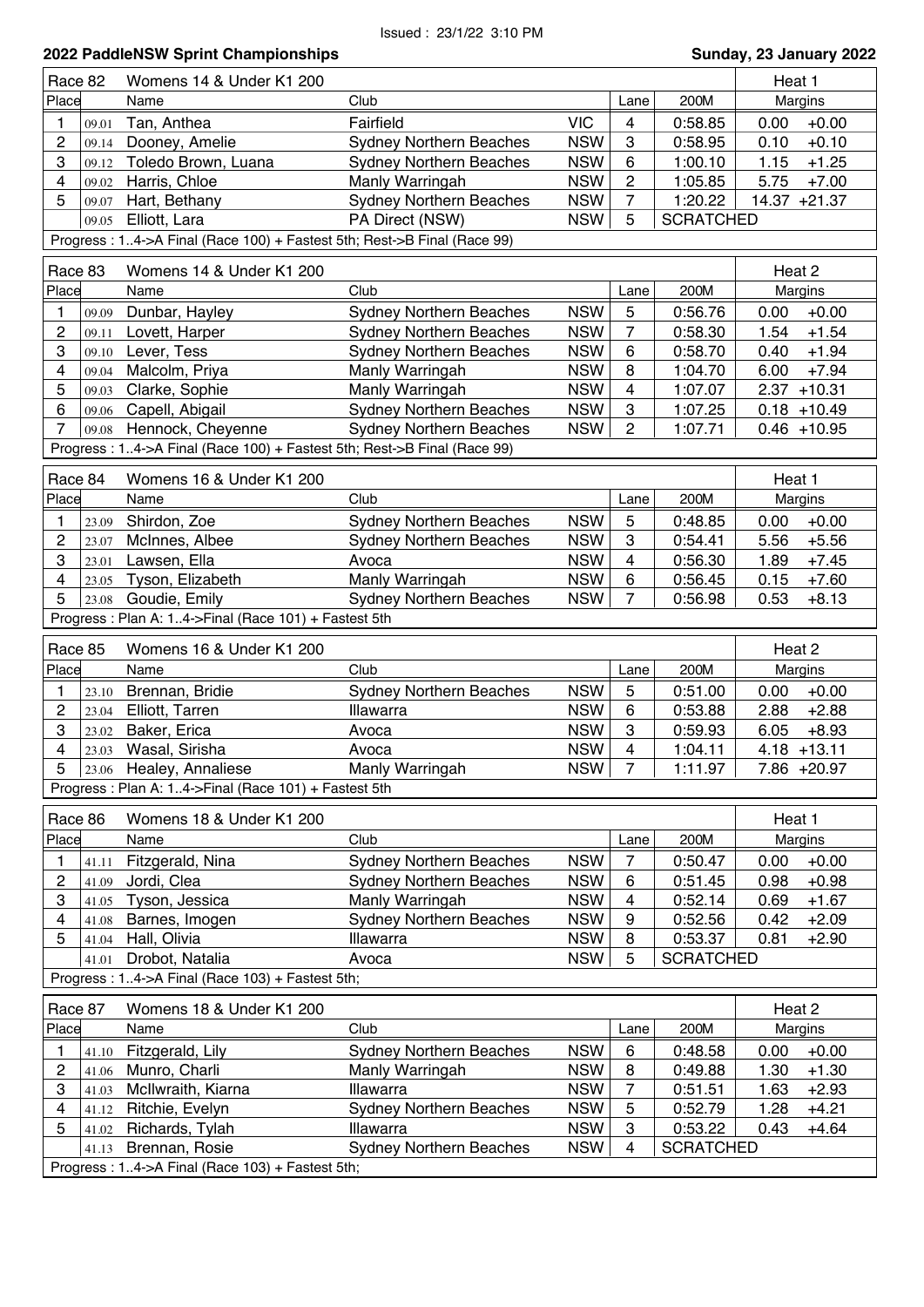| Race 88        |                | Womens Open K1 200                                                |                                                   |                          |                |                      | <b>Direct Final</b>                |
|----------------|----------------|-------------------------------------------------------------------|---------------------------------------------------|--------------------------|----------------|----------------------|------------------------------------|
| Place          |                | Name                                                              | Club                                              |                          | Lane           | 200M                 | Margins                            |
| 1              | 98.01          | Sinclair, Georgia                                                 | Avoca                                             | <b>NSW</b>               | 7              | 0:43.53              | 0.00<br>$+0.00$                    |
| 2              | 98.04          | Locke, Jasmine                                                    | Illawarra                                         | <b>NSW</b>               | 4              | 0:43.87              | 0.34<br>$+0.34$                    |
| 3              | 98.03          | Smith, Jemma                                                      | Avoca                                             | <b>NSW</b>               | 5              | 0:45.01              | 1.14<br>$+1.48$                    |
| 4              | 98.09          | van der Kwartel, Alisa                                            | <b>Sydney Northern Beaches</b>                    | <b>NSW</b>               | 2              | 0:45.93              | $+2.40$<br>0.92                    |
| 5              | 98.10          | Weston, Georgia                                                   | <b>Sydney Northern Beaches</b>                    | <b>NSW</b>               | 8              | 0:48.14              | 2.21<br>$+4.61$                    |
| 6              |                |                                                                   |                                                   | <b>NSW</b>               | 9              | 0:48.77              | $+5.24$                            |
|                | 98.06          | Clarke, Riley                                                     | Manly Warringah                                   |                          |                |                      | 0.63                               |
| 7              | 98.08          | Taurins, Sascha                                                   | Sydney Northern Beaches                           | <b>NSW</b>               | 3              | 0:49.03              | 0.26<br>$+5.50$                    |
| 8              | 98.11          | Greuter, Hanako                                                   | <b>Sydney Northern Beaches</b>                    | <b>NSW</b>               | 1              | 0:49.71              | 0.68<br>$+6.18$                    |
| 9              | 98.07          | Rupenovic, Isabelle                                               | <b>Sydney Northern Beaches</b>                    | <b>NSW</b>               | 10             | 0:51.08              | 1.37<br>$+7.55$                    |
|                | 98.05          | Massie, Brianna                                                   | Kawana Waters                                     | QLD                      | 6              | <b>SCRATCHED</b>     |                                    |
| Race 89        |                | Mens Open K1 200                                                  |                                                   |                          |                |                      | <b>Direct Final</b>                |
| Place          |                | Name                                                              | Club                                              |                          | Lane           | 200M                 | <b>Margins</b>                     |
|                |                |                                                                   |                                                   | <b>NSW</b>               |                |                      |                                    |
| 1              |                | 107.03 Collins, Jackson                                           | Avoca                                             |                          | 6              | 0:37.46              | $+0.00$<br>0.00                    |
| 2              |                | 107.02 Armstrong, Fletcher                                        | Avoca                                             | <b>NSW</b>               | 5              | 0:37.51              | 0.05<br>$+0.05$                    |
| 3              |                | 107.05 Colos, Bruno                                               | Lane Cove                                         | <b>NSW</b>               | 9              | 0:40.76              | 3.25<br>$+3.30$                    |
| 4              |                | 107.04 Medvedyev, Dmytro                                          | Lane Cove                                         | <b>NSW</b>               | 8              | 0:41.68              | 0.92<br>$+4.22$                    |
| 5              |                | 107.12 Littlehales, Dylan                                         | Avoca                                             | <b>NSW</b>               | 4              | 0:43.54              | 1.86<br>$+6.08$                    |
| 6              |                | 107.06 Mako, Viliam                                               | Manly Warringah                                   | <b>NSW</b>               | 2              | 0:43.89              | 0.35<br>$+6.43$                    |
|                |                | 107.09 Vesely, Mario                                              | Manly Warringah                                   | <b>NSW</b>               | 3              | <b>DID NOT START</b> |                                    |
|                |                | 107.11 Hammond, Jakob                                             | PA Direct (NSW)                                   | <b>NSW</b>               | $\overline{7}$ | <b>DID NOT START</b> |                                    |
|                |                |                                                                   |                                                   |                          |                |                      |                                    |
| Race 90        |                | Men's Under 21 K1 200                                             |                                                   |                          |                |                      | <b>Direct Final</b>                |
| Place          |                | Name                                                              | Club                                              |                          | Lane           | 200M                 | Margins                            |
| 1              | 65.07          | Schooley, Toby                                                    | <b>Sydney Northern Beaches</b>                    | <b>NSW</b>               | 6              | 0:40.91              | 0.00<br>$+0.00$                    |
| 2              | 65.01          | Connolly, Bailey                                                  | Avoca                                             | <b>NSW</b>               | 4              | 0:41.95              | 1.04<br>$+1.04$                    |
| 3              | 65.04          | Kelly, Charles                                                    | Manly Warringah                                   | <b>NSW</b>               | 3              | 0:44.15              | 2.20<br>$+3.24$                    |
|                | 65.06          | Koekemoer, Tinus                                                  | PA Direct (NSW)                                   | <b>NSW</b>               | 5              | DID NOT START        |                                    |
|                |                |                                                                   |                                                   |                          |                |                      |                                    |
|                | 65.03          | O'Loughlin, Mitchell                                              | Cronulla Sutherland                               | <b>NSW</b>               | $\overline{7}$ | <b>SCRATCHED</b>     |                                    |
|                | 65.02          | Vujanic, Vukasin                                                  | Cronulla Sutherland                               | <b>NSW</b>               | 8              | <b>SCRATCHED</b>     |                                    |
|                |                |                                                                   |                                                   |                          |                |                      |                                    |
| Race 91        |                | Mens 16 & Under K1 200                                            |                                                   |                          |                |                      | Semi-Final 1                       |
| Place          |                | Name                                                              | Club                                              |                          | Lane           | 200M                 | Margins                            |
| 1              |                | 32.13 Bryant, William                                             | Manly Warringah                                   | <b>NSW</b>               | $\mathbf{2}$   | 0:46.14              | $0.00 + 0.00$                      |
| 2              |                | 32.07 Burns, Dane                                                 | Manly Warringah                                   | NSW                      | $6\phantom{1}$ | 0:47.41              | $1.27 + 1.27$                      |
| 3              | 32.04          | Dean, Austin                                                      | Illawarra                                         | <b>NSW</b>               | 5              | 0:49.48              | $+3.34$<br>2.07                    |
| 4              | 32.14          | Buissink, Bradley                                                 | Patterson Lakes                                   | <b>VIC</b>               | 3              | 0:50.25              | $+4.11$<br>0.77                    |
| 5              | 32.03          |                                                                   | Avoca                                             | <b>NSW</b>               | 4              |                      | 0.06                               |
| 6              |                | Glew, Julian                                                      |                                                   |                          | 7              | 0:50.31              | $+4.17$                            |
|                | 32.08          | Mako, Jacob                                                       | Manly Warringah                                   | <b>NSW</b>               |                | 0:52.98              | 2.67<br>$+6.84$                    |
|                |                | Progress: Plan B: 13->A Final (Race 105); 47->B Final (Race 104)  |                                                   |                          |                |                      |                                    |
| Race 92        |                | Mens 16 & Under K1 200                                            |                                                   |                          |                |                      | Semi-Final 2                       |
| Place          |                | Name                                                              | Club                                              |                          | Lane           | 200M                 | Margins                            |
| 1              | 32.18          | Raikuna, Alexander                                                | <b>Sydney Northern Beaches</b>                    | <b>NSW</b>               | 6              | 0:44.36              | $+0.00$<br>0.00                    |
| 2              | 32.05          | Burke, Kynan                                                      | Illawarra                                         | <b>NSW</b>               | 4              | 0:47.93              | $+3.57$<br>3.57                    |
| 3              |                |                                                                   |                                                   |                          |                |                      |                                    |
| 4              | 32.12          | Diaz, Ries                                                        | Manly Warringah                                   | <b>NSW</b>               | 5              | 0:48.17              | 0.24<br>$+3.81$                    |
|                | 32.10          | Euers, Harry                                                      | Manly Warringah                                   | <b>NSW</b>               | 3              | 0:52.06              | $+7.70$<br>3.89                    |
| 5              | 32.09          | Newton, Joel                                                      | Manly Warringah                                   | <b>NSW</b>               | 2              | 0:53.46              | 1.40<br>$+9.10$                    |
| 6              | 32.06          | Dartnell, Anthony                                                 | Manly Warringah                                   | <b>NSW</b>               | 8              | 1:03.63              | $+19.27$<br>10.17                  |
| $\overline{7}$ | 32.11          | Payne, Lachie                                                     | Manly Warringah                                   | <b>NSW</b>               | 7              | 1:09.12              | $5.49 +24.76$                      |
|                |                | Progress : Plan B: 13->A Final (Race 105); 47->B Final (Race 104) |                                                   |                          |                |                      |                                    |
| Race 93        |                | Women's Under 21 K1 200                                           |                                                   |                          |                |                      | <b>Direct Final</b>                |
| Place          |                | Name                                                              | Club                                              |                          | Lane           | 200M                 |                                    |
|                |                |                                                                   |                                                   |                          |                |                      | Margins                            |
| 1              | 59.06          | van der Kwartel, Alisa                                            | <b>Sydney Northern Beaches</b>                    | <b>NSW</b>               | 8              | 0:45.97              | 0.00<br>$+0.00$                    |
| 2              | 59.05          | Weston, Georgia                                                   | <b>Sydney Northern Beaches</b>                    | <b>NSW</b>               | 4              | 0:48.44              | 2.47<br>$+2.47$                    |
| 3              | 59.02          | Greuter, Hanako                                                   | <b>Sydney Northern Beaches</b>                    | <b>NSW</b>               | 7              | 0:48.92              | $+2.95$<br>0.48                    |
| 4<br>5         | 59.01<br>59.03 | Clarke, Riley<br>Taurins, Sascha                                  | Manly Warringah<br><b>Sydney Northern Beaches</b> | <b>NSW</b><br><b>NSW</b> | 5<br>6         | 0:49.39<br>0:49.47   | 0.47<br>$+3.42$<br>0.08<br>$+3.50$ |

6 59.04 Rupenovic, Isabelle Sydney Northern Beaches NSW 3 0:53.33 3.86 +7.36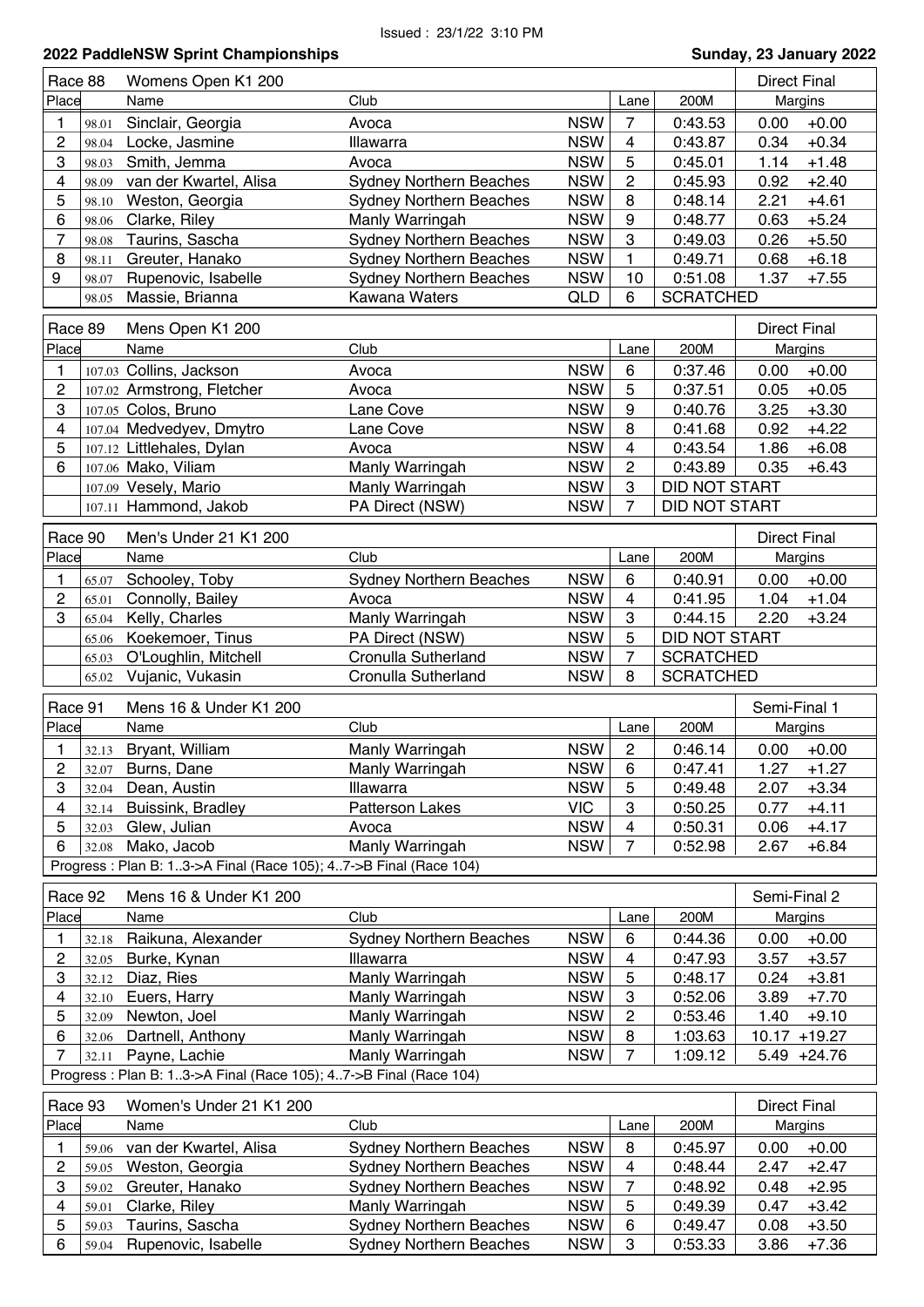|                  |                | 2022 PaddleNSW Sprint Championships               |                                                                  |                          |                     |                    | Sunday, 23 January 2022            |
|------------------|----------------|---------------------------------------------------|------------------------------------------------------------------|--------------------------|---------------------|--------------------|------------------------------------|
|                  |                | Race 94A Mens U12 Tornado 200                     |                                                                  |                          |                     |                    | Round 2                            |
| Place            |                | Name                                              | Club                                                             |                          | Lane                | 200M               | Margins                            |
| 1                | 05.05          | Tudor-Jones, Thomas                               | Makai                                                            | <b>NSW</b>               | 5                   | 1:04.25            | 0.00<br>$+0.00$                    |
| 2                | 05.03          | Ireland, Finn                                     | Makai                                                            | <b>NSW</b>               | 6                   | 1:06.16            | 1.91<br>$+1.91$                    |
| 3                | 05.04          | Tyson, Thomas                                     | Manly Warringah                                                  | <b>NSW</b>               | 8                   | 1:08.93            | 2.77<br>$+4.68$                    |
| 4                | 05.02          | Sinclair, Kai                                     | Avoca                                                            | <b>NSW</b>               | 9                   | 1:18.55            | $9.62 + 14.30$                     |
| 5                | 05.01          | Wasal, Mareechi                                   | Avoca                                                            | <b>NSW</b>               | $\overline{7}$      | 1:28.46            | $9.91 +24.21$                      |
|                  | Progress:      |                                                   |                                                                  |                          |                     |                    |                                    |
|                  | Race 94B       | Mens U14 Tornado 200                              |                                                                  |                          |                     |                    | Round 2                            |
| Place            |                | Name                                              | Club                                                             |                          | Lane                | 200M               | Margins                            |
| 1                | 07.01          | Jones, Bryn                                       | Avoca                                                            | <b>NSW</b>               | 4                   | 1:17.22            | 0.00<br>$+0.00$                    |
|                  | Progress:      |                                                   |                                                                  |                          |                     |                    |                                    |
|                  |                |                                                   |                                                                  |                          |                     |                    |                                    |
|                  |                | Race 95A Para Canoe Mens V1 200m Open Multi-Class |                                                                  |                          |                     |                    | <b>Direct Final</b>                |
| Place            |                | Name                                              | Club                                                             |                          | Lane                | 200M               | Margins                            |
| 1                | 92.01          | Stanford, Sam                                     | PA Direct (NSW)                                                  | <b>NSW</b>               | 8                   | 1:02.57            | 0.00<br>$+0.00$                    |
|                  |                | Race 95B Mens Open C1 200                         |                                                                  |                          |                     |                    | Round 2                            |
| Place            |                | Name                                              | Club                                                             |                          | Lane                | 200M               | Margins                            |
| 1                | 77.03          | Wakim, Sabastian                                  | PA Direct (VIC)                                                  | <b>VIC</b>               | 5                   | 0:47.22            | 0.00<br>$+0.00$                    |
| $\overline{2}$   | 77.01          | Cabezas, Marcelo                                  | <b>Burley Griffin</b>                                            | <b>ACT</b>               | 4                   | 0:48.28            | 1.06<br>$+1.06$                    |
| 3                | 77.02          | Zeitoun, Jacob                                    | Non-Member                                                       | <b>NSW</b>               | 6                   | 0:49.19            | 0.91<br>$+1.97$                    |
| 4                | 77.04          | Repeti, Pete                                      | PA Direct (NSW)                                                  | <b>NSW</b>               | $\overline{7}$      | 0:52.36            | $+5.14$<br>3.17                    |
|                  | Progress:      |                                                   |                                                                  |                          |                     |                    |                                    |
|                  |                |                                                   |                                                                  |                          |                     |                    |                                    |
|                  |                | Race 95C Womens Open C1 200                       |                                                                  |                          |                     |                    | Round 2                            |
| Place            |                | Name                                              | Club                                                             |                          | Lane                | 200M               | Margins                            |
| 1                | 71.02          | Rositano, Isabella                                | PA Direct (VIC)                                                  | <b>VIC</b>               | $\overline{c}$      | 0:57.75            | 0.00<br>$+0.00$                    |
| 2                | 71.01          | Yabsley, Louise                                   | <b>Burley Griffin</b>                                            | <b>ACT</b>               | 1                   | 1:04.61            | $+6.86$<br>6.86                    |
|                  | Progress:      |                                                   |                                                                  |                          |                     |                    |                                    |
| Race 96          |                | Mens 14 & Under K2 200                            |                                                                  |                          |                     |                    | <b>Direct Final</b>                |
| Place            |                | Name                                              | Club                                                             |                          | Lane                | 200M               | Margins                            |
|                  | 18.03          | Eles, Mate                                        | Manly Warringah                                                  | <b>NSW</b>               | 5                   | 0:46.68            | 0.00<br>$+0.00$                    |
| 1                |                | Mako, Maximilian                                  | Manly Warringah                                                  | <b>NSW</b>               |                     |                    |                                    |
|                  | 18.02          | Tudor-Jones, Thomas*                              | Makai                                                            | <b>NSW</b>               | $\overline{7}$      | 0:53.51            | 6.83<br>$+6.83$                    |
| $\overline{c}$   |                | Ireland, Christian                                | Makai                                                            | <b>NSW</b>               |                     |                    |                                    |
|                  | 18.04          | Tyson, Thomas                                     | Manly Warringah                                                  | <b>NSW</b>               | 4                   | 0:57.62            | $4.11 + 10.94$                     |
| 3                |                | Maker, Tom                                        | Manly Warringah                                                  | <b>NSW</b>               |                     |                    |                                    |
|                  | 18.01          | Blake, Harrison                                   | Avoca                                                            | <b>NSW</b>               | 6                   | 0:58.74            | $1.12 + 12.06$                     |
| $\overline{4}$   |                | Jones, Bryn                                       | Avoca                                                            | <b>NSW</b>               |                     |                    |                                    |
|                  |                |                                                   |                                                                  |                          |                     |                    | *substitute                        |
|                  |                |                                                   |                                                                  |                          |                     |                    |                                    |
| Race 97<br>Place |                | Mens 18 & Under K1 200                            |                                                                  |                          |                     | 200M               | <b>B</b> Final                     |
|                  |                | Name                                              | Club                                                             |                          | Lane                |                    | Margins                            |
| 1                | 50.09          | Scott, Ashton                                     | Cronulla Sutherland                                              | <b>NSW</b>               | 4                   | 0:46.12            | $+0.00$<br>0.00                    |
| $\overline{c}$   | 50.08          | Euers, James                                      | Manly Warringah                                                  | <b>NSW</b>               | 6                   | 0:48.08            | 1.96<br>$+1.96$                    |
| 3                | 50.04          | Skinner, Archie                                   | Makai                                                            | <b>NSW</b>               | 5                   | 0:48.42            | 0.34<br>$+2.30$                    |
| 4<br>5           | 50.13<br>50.11 | Rupenovic, Daniel<br>Wilson, Jacob                | <b>Sydney Northern Beaches</b><br><b>Sydney Northern Beaches</b> | <b>NSW</b><br><b>NSW</b> | 3<br>$\overline{c}$ | 0:49.85<br>0:51.20 | $+3.73$<br>1.43<br>1.35<br>$+5.08$ |
|                  |                |                                                   |                                                                  |                          |                     |                    |                                    |
| Race 98          |                | Mens 18 & Under K1 200                            |                                                                  |                          |                     |                    | A Final                            |
| Place            |                | Name                                              | Club                                                             |                          | Lane                | 200M               | Margins                            |
| 1                | 50.10          | Raikuna, Lucas                                    | <b>Sydney Northern Beaches</b>                                   | <b>NSW</b>               | 7                   | 0:42.09            | 0.00<br>$+0.00$                    |
| 2                | 50.15          | Clues, Bailey                                     | <b>Sydney Northern Beaches</b>                                   | <b>NSW</b>               | 5                   | 0:42.25            | 0.16<br>$+0.16$                    |
| 3                | 50.03          | Elliott, Callum                                   | Illawarra                                                        | <b>NSW</b>               | 4                   | 0:43.13            | 0.88<br>$+1.04$                    |
| 4                | 50.05          | Ryce, Sean                                        | <b>Sydney Northern Beaches</b>                                   | <b>NSW</b>               | 3                   | 0:43.49            | 0.36<br>$+1.40$                    |
| 5                | 50.12          | Morris, Jake                                      | <b>Sydney Northern Beaches</b>                                   | <b>NSW</b>               | $\overline{c}$      | 0:43.67            | 0.18<br>$+1.58$                    |
| 6                | 50.02          | Han, Aidan                                        | Fairfield                                                        | <b>VIC</b>               | 6                   | 0:43.70            | 0.03<br>$+1.61$                    |
| 7                | 50.01          | Luntungan, Huxley                                 | Avoca                                                            | <b>NSW</b>               | 9                   | 0:45.00            | 1.30<br>$+2.91$                    |
| 8                | 50.07          | Stokes, Lachlan                                   | Manly Warringah                                                  | <b>NSW</b>               | $\mathbf{1}$        | 0:45.40            | 0.40<br>$+3.31$                    |
| 9                | 50.06          | Robinson, Guy                                     | Manly Warringah                                                  | <b>NSW</b>               | 8                   | 0:46.08            | 0.68<br>$+3.99$                    |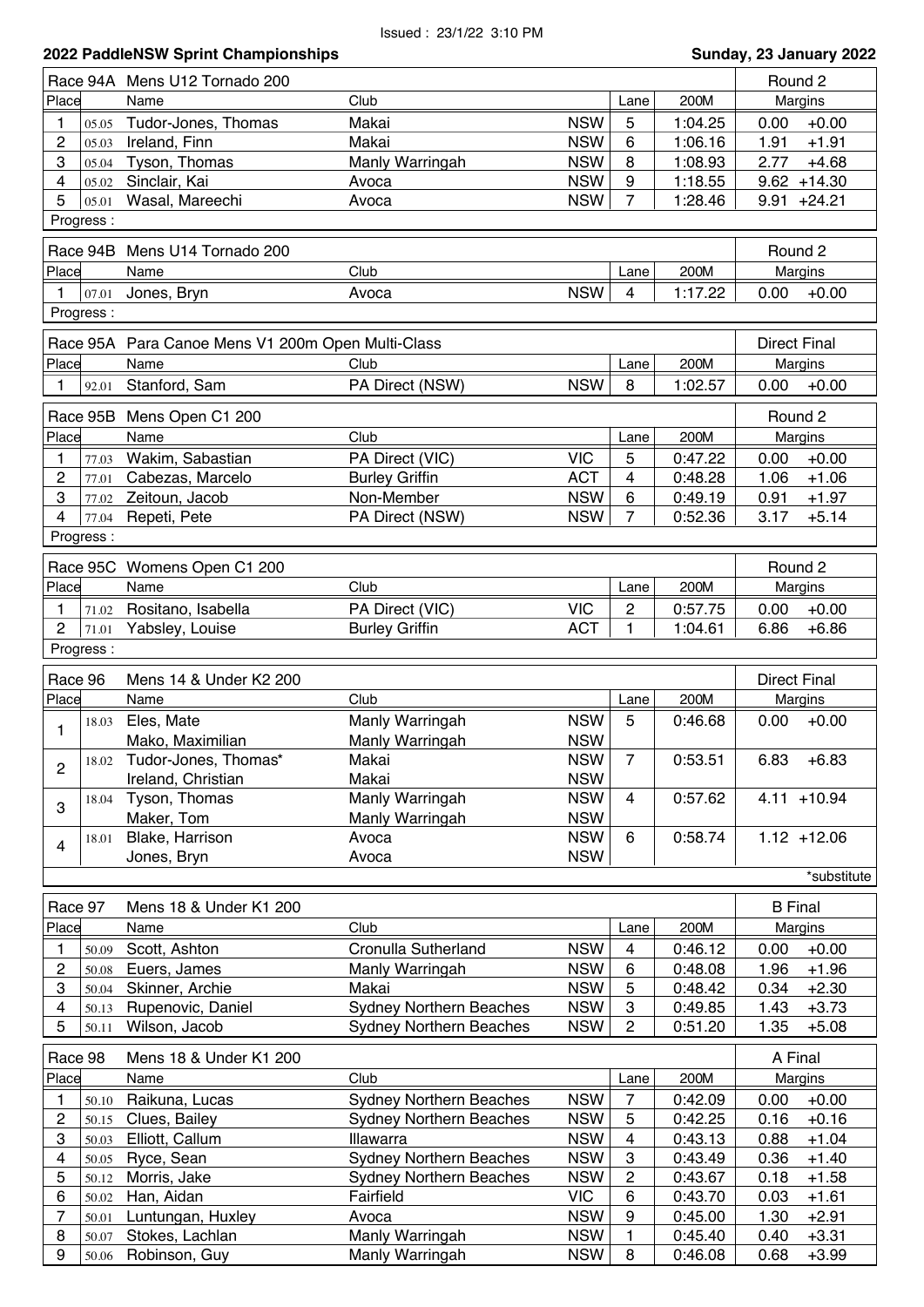|                           | 2022 PaddleNSW Sprint Championships<br>Sunday, 23 January 2022 |                          |                                |            |                |         |                 |  |  |
|---------------------------|----------------------------------------------------------------|--------------------------|--------------------------------|------------|----------------|---------|-----------------|--|--|
| Race 99                   |                                                                | Womens 14 & Under K1 200 |                                |            |                |         | <b>B</b> Final  |  |  |
| Place                     |                                                                | Name                     | Club                           |            | Lane           | 200M    | Margins         |  |  |
| 1                         | 09.06                                                          | Capell, Abigail          | <b>Sydney Northern Beaches</b> | <b>NSW</b> | 5              | 1:07.89 | $+0.00$<br>0.00 |  |  |
| $\overline{c}$            | 09.08                                                          | Hennock, Cheyenne        | <b>Sydney Northern Beaches</b> | <b>NSW</b> | 3              | 1:08.95 | 1.06<br>$+1.06$ |  |  |
| 3                         | 09.07                                                          | Hart, Bethany            | <b>Sydney Northern Beaches</b> | <b>NSW</b> | 4              | 1:28.04 | 19.09 +20.15    |  |  |
|                           |                                                                |                          |                                |            |                |         |                 |  |  |
|                           | Race 100                                                       | Womens 14 & Under K1 200 |                                |            |                |         | A Final         |  |  |
| Place                     |                                                                | Name                     | Club                           |            | Lane           | 200M    | Margins         |  |  |
| 1                         | 09.14                                                          | Dooney, Amelie           | <b>Sydney Northern Beaches</b> | <b>NSW</b> | 6              | 0:55.05 | $+0.00$<br>0.00 |  |  |
| $\overline{c}$            | 09.09                                                          | Dunbar, Hayley           | <b>Sydney Northern Beaches</b> | <b>NSW</b> | 5              | 0:58.12 | $+3.07$<br>3.07 |  |  |
| 3                         | 09.10                                                          | Lever, Tess              | <b>Sydney Northern Beaches</b> | <b>NSW</b> | 7              | 0:59.74 | $+4.69$<br>1.62 |  |  |
| $\overline{\mathbf{4}}$   | 09.01                                                          | Tan, Anthea              | Fairfield                      | <b>VIC</b> | 4              | 1:00.22 | $+5.17$<br>0.48 |  |  |
| 5                         | 09.11                                                          | Lovett, Harper           | <b>Sydney Northern Beaches</b> | <b>NSW</b> | 3              | 1:01.01 | 0.79<br>$+5.96$ |  |  |
| 6                         | 09.12                                                          | Toledo Brown, Luana      | <b>Sydney Northern Beaches</b> | <b>NSW</b> | 2              | 1:01.56 | 0.55<br>$+6.51$ |  |  |
| $\overline{7}$            | 09.04                                                          | Malcolm, Priya           | Manly Warringah                | <b>NSW</b> | 1              | 1:06.68 | $5.12 + 11.63$  |  |  |
| 8                         | 09.02                                                          | Harris, Chloe            | Manly Warringah                | <b>NSW</b> | 8              | 1:07.25 | $0.57 + 12.20$  |  |  |
| 9                         | 09.03                                                          | Clarke, Sophie           | Manly Warringah                | <b>NSW</b> | 9              | 1:09.38 | $2.13 + 14.33$  |  |  |
|                           |                                                                | Womens 16 & Under K1 200 |                                |            |                |         | Final           |  |  |
|                           | Race 101                                                       |                          |                                |            |                |         |                 |  |  |
| Place                     |                                                                | Name                     | Club                           |            | Lane           | 200M    | Margins         |  |  |
| 1                         | 23.09                                                          | Shirdon, Zoe             | <b>Sydney Northern Beaches</b> | <b>NSW</b> | 4              | 0:49.73 | 0.00<br>$+0.00$ |  |  |
| $\overline{c}$            | 23.10                                                          | Brennan, Bridie          | <b>Sydney Northern Beaches</b> | <b>NSW</b> | 5              | 0:53.11 | 3.38<br>$+3.38$ |  |  |
| 3                         | 23.07                                                          | McInnes, Albee           | <b>Sydney Northern Beaches</b> | <b>NSW</b> | 6              | 0:55.32 | 2.21<br>$+5.59$ |  |  |
| 4                         | 23.04                                                          | Elliott, Tarren          | Illawarra                      | <b>NSW</b> | 3              | 0:56.12 | 0.80<br>$+6.39$ |  |  |
| 5                         | 23.05                                                          | Tyson, Elizabeth         | Manly Warringah                | <b>NSW</b> | 8              | 0:58.52 | 2.40<br>$+8.79$ |  |  |
| 6                         | 23.08                                                          | Goudie, Emily            | <b>Sydney Northern Beaches</b> | <b>NSW</b> | 9              | 0:58.73 | 0.21<br>$+9.00$ |  |  |
| $\overline{7}$            | 23.01                                                          | Lawsen, Ella             | Avoca                          | <b>NSW</b> | 2              | 0:59.49 | 0.76<br>$+9.76$ |  |  |
| 8                         | 23.02                                                          | Baker, Erica             | Avoca                          | <b>NSW</b> | 7              | 1:03.11 | $3.62 + 13.38$  |  |  |
| 9                         | 23.03                                                          | Wasal, Sirisha           | Avoca                          | <b>NSW</b> | 1              | 1:07.73 | $4.62 + 18.00$  |  |  |
|                           | Race 102                                                       | Womens 18 & Under K1 200 |                                |            |                |         | <b>B</b> Final  |  |  |
|                           |                                                                |                          |                                |            |                |         |                 |  |  |
|                           |                                                                |                          | CANCELLED                      |            |                |         |                 |  |  |
|                           |                                                                |                          |                                |            |                |         |                 |  |  |
|                           | Race 103                                                       | Womens 18 & Under K1 200 |                                |            |                |         | A Final         |  |  |
| Place                     |                                                                | Name                     | Club                           |            | Lane           | 200M    | Margins         |  |  |
| 1                         | 41.08                                                          | Barnes, Imogen           | <b>Sydney Northern Beaches</b> | <b>NSW</b> | 8              | 0:49.42 | $+0.00$<br>0.00 |  |  |
| $\boldsymbol{2}$          | 41.10                                                          | Fitzgerald, Lily         | <b>Sydney Northern Beaches</b> | <b>NSW</b> | 5              | 0:49.70 | 0.28<br>$+0.28$ |  |  |
| $\ensuremath{\mathsf{3}}$ | 41.09                                                          | Jordi, Clea              | <b>Sydney Northern Beaches</b> | <b>NSW</b> | 6              | 0:51.55 | 1.85<br>$+2.13$ |  |  |
| $\overline{\mathbf{4}}$   | 41.03                                                          | McIlwraith, Kiarna       | Illawarra                      | <b>NSW</b> | 7              | 0:51.70 | 0.15<br>$+2.28$ |  |  |
| 5                         | 41.11                                                          | Fitzgerald, Nina         | <b>Sydney Northern Beaches</b> | <b>NSW</b> | 4              | 0:52.12 | 0.42<br>$+2.70$ |  |  |
| 6                         | 41.06                                                          | Munro, Charli            | Manly Warringah                | <b>NSW</b> | 3              | 0:52.91 | 0.79<br>$+3.49$ |  |  |
| $\overline{7}$            | 41.02                                                          | Richards, Tylah          | Illawarra                      | <b>NSW</b> | 9              | 0:53.07 | 0.16<br>$+3.65$ |  |  |
| 8                         | 41.05                                                          | Tyson, Jessica           | Manly Warringah                | <b>NSW</b> | 2              | 0:53.63 | $+4.21$<br>0.56 |  |  |
| 9                         | 41.12                                                          | Ritchie, Evelyn          | <b>Sydney Northern Beaches</b> | <b>NSW</b> | 1              | 0:55.43 | $+6.01$<br>1.80 |  |  |
| 10                        | 41.04                                                          | Hall, Olivia             | Illawarra                      | <b>NSW</b> | 10             | 0:55.61 | $+6.19$<br>0.18 |  |  |
|                           | Race 104                                                       | Mens 16 & Under K1 200   |                                |            |                |         | <b>B</b> Final  |  |  |
| Place                     |                                                                | Name                     | Club                           |            | Lane           | 200M    | Margins         |  |  |
| 1                         | 32.08                                                          | Mako, Jacob              | Manly Warringah                | <b>NSW</b> | 7              | 0:50.90 | 0.00<br>$+0.00$ |  |  |
| $\boldsymbol{2}$          | 32.14                                                          | Buissink, Bradley        | <b>Patterson Lakes</b>         | <b>VIC</b> | 5              | 0:51.37 | 0.47<br>$+0.47$ |  |  |
| 3                         | 32.03                                                          | Glew, Julian             | Avoca                          | <b>NSW</b> | 3              | 0:51.59 | 0.22<br>$+0.69$ |  |  |
| 4                         | 32.10                                                          | Euers, Harry             | Manly Warringah                | <b>NSW</b> | 4              | 0:52.26 | 0.67<br>$+1.36$ |  |  |
| 5                         | 32.09                                                          | Newton, Joel             | Manly Warringah                | <b>NSW</b> | 6              | 0:54.89 | 2.63<br>$+3.99$ |  |  |
| 6                         |                                                                | Dartnell, Anthony        | Manly Warringah                | <b>NSW</b> | $\overline{c}$ | 1:06.19 | $11.30 + 15.29$ |  |  |
|                           |                                                                |                          |                                |            |                |         |                 |  |  |
| $\overline{7}$            | 32.06<br>32.11                                                 | Payne, Lachie            | Manly Warringah                | <b>NSW</b> | 8              | 1:10.49 | $4.30 + 19.59$  |  |  |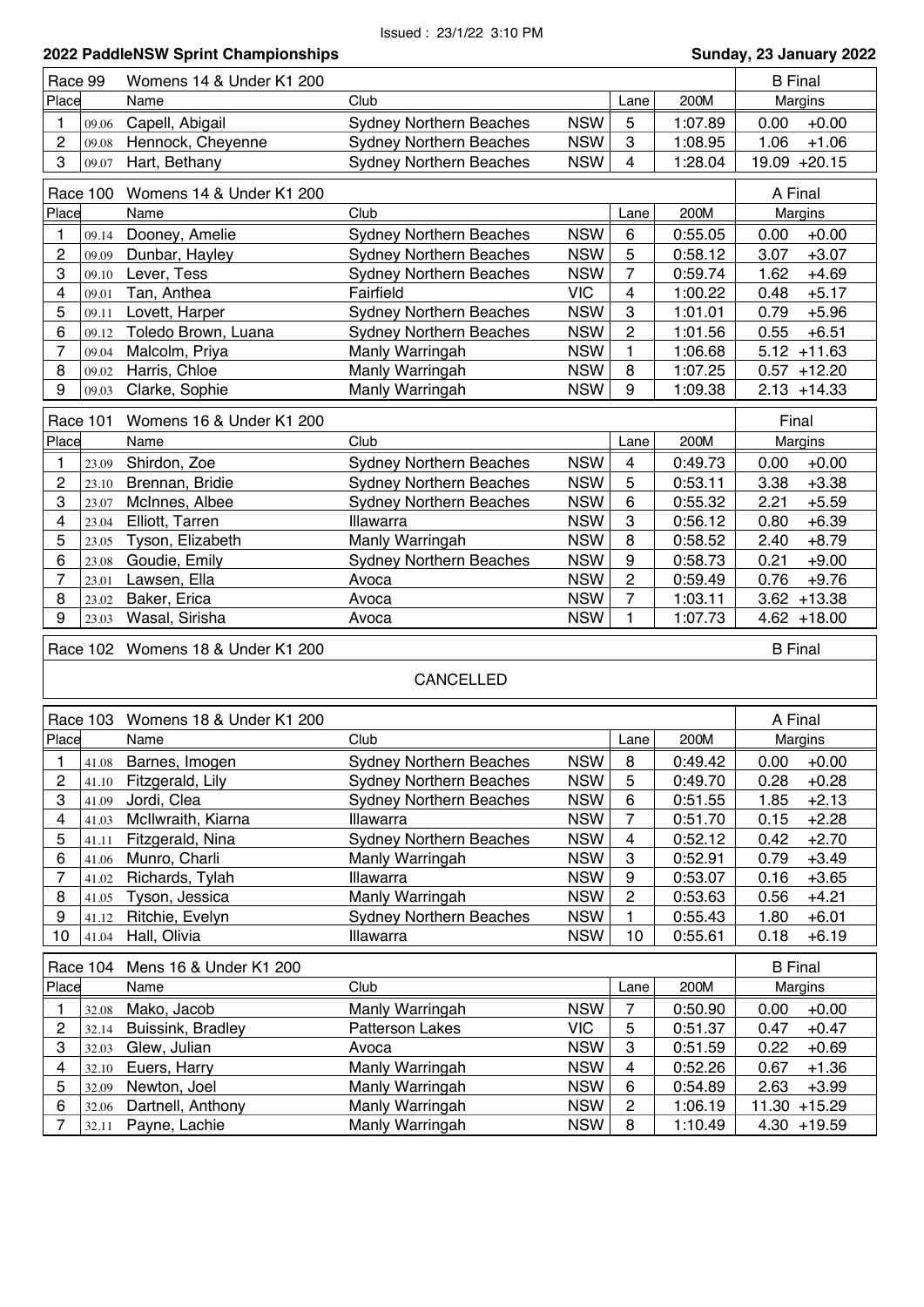|                |                    | Race 105 Mens 16 & Under K1 200                    |                                |            |                |                  | A Final             |
|----------------|--------------------|----------------------------------------------------|--------------------------------|------------|----------------|------------------|---------------------|
| Place          |                    | Name                                               | Club                           |            | Lane           | 200M             | Margins             |
|                | 32.15              | Dunbar, Michael                                    | <b>Sydney Northern Beaches</b> | <b>NSW</b> | 5              | 0:41.86          | $+0.00$<br>0.00     |
| 2              | 32.17              | Heaton-Armstrong, Charles                          | <b>Sydney Northern Beaches</b> | <b>NSW</b> | 4              | 0:42.40          | 0.54<br>$+0.54$     |
| 3              | 32.18              | Raikuna, Alexander                                 | <b>Sydney Northern Beaches</b> | <b>NSW</b> | $\overline{7}$ | 0:44.63          | 2.23<br>$+2.77$     |
| 4              | 32.19              | Sharkey, Daniel                                    | <b>Sydney Northern Beaches</b> | <b>NSW</b> | 6              | 0:45.21          | 0.58<br>$+3.35$     |
| 5              | 32.13              | Bryant, William                                    | Manly Warringah                | <b>NSW</b> | 3              | 0:46.28          | 1.07<br>$+4.42$     |
| 6              | 32.05              | Burke, Kynan                                       | Illawarra                      | <b>NSW</b> | $\overline{c}$ | 0:46.44          | 0.16<br>$+4.58$     |
| 7              | 32.12              | Diaz, Ries                                         | Manly Warringah                | <b>NSW</b> | 9              | 0:47.59          | 1.15<br>$+5.73$     |
| 8              | 32.07              | Burns, Dane                                        | Manly Warringah                | <b>NSW</b> | 8              | 0:47.96          | 0.37<br>$+6.10$     |
| 9              | 32.04              | Dean, Austin                                       | Illawarra                      | <b>NSW</b> | 1              | 0:52.70          | $4.74 + 10.84$      |
|                |                    |                                                    |                                |            |                |                  |                     |
|                |                    | Race 106A Mens Open K2 200                         |                                |            |                |                  | <b>Direct Final</b> |
| Place          |                    | Name                                               | Club                           |            | Lane           | 200M             | Margins             |
|                |                    | 110.01 Armstrong, Fletcher                         | Avoca                          | <b>NSW</b> | 5              | 0:34.80          | $+0.00$<br>0.00     |
| $\mathbf{1}$   |                    | Collins, Jackson                                   | Avoca                          | <b>NSW</b> |                |                  |                     |
|                |                    | 110.02 Colos, Bruno                                | Lane Cove                      | <b>NSW</b> | $\overline{4}$ | 0:37.10          | 2.30<br>$+2.30$     |
| $\overline{c}$ |                    | Medvedyev, Dmytro                                  | Lane Cove                      | <b>NSW</b> |                |                  |                     |
|                |                    | 110.03 Vesely, Mario                               | Manly Warringah                | <b>NSW</b> | $\overline{2}$ | <b>SCRATCHED</b> |                     |
|                |                    | Richards, Spencer                                  | Manly Warringah                | <b>NSW</b> |                |                  |                     |
|                |                    | 110.04 Hammond, Jakob                              | PA Direct (NSW)                | <b>NSW</b> | 3              | <b>SCRATCHED</b> |                     |
|                |                    |                                                    | PA Direct (NSW)                | <b>NSW</b> |                |                  |                     |
|                |                    | Koekemoer, Tinus                                   |                                |            |                |                  |                     |
|                |                    | Race 106B Men's K2 200 21                          |                                |            |                |                  | <b>Direct Final</b> |
| Place          |                    | Name                                               | Club                           |            | Lane           | 200M             | Margins             |
|                | 68.01              | Connolly, Bailey                                   | Avoca                          | <b>NSW</b> | 8              | 0:37.66          | 0.00<br>$+0.00$     |
| 1              |                    | Schooley, Toby                                     | <b>Sydney Northern Beaches</b> | <b>NSW</b> |                |                  |                     |
|                | 68.02              | Vujanic, Vukasin                                   | Cronulla Sutherland            | <b>NSW</b> | $\overline{7}$ | <b>SCRATCHED</b> |                     |
|                |                    |                                                    | Cronulla Sutherland            | <b>NSW</b> |                |                  |                     |
|                |                    | O'Loughlin, Mitchell<br>Kelly, Charles             |                                | <b>NSW</b> | 9              | <b>SCRATCHED</b> |                     |
|                | 68.03              | Bartlem, Brandon                                   | Manly Warringah                | <b>NSW</b> |                |                  |                     |
|                |                    |                                                    | Manly Warringah                |            |                |                  |                     |
|                |                    |                                                    |                                |            |                |                  |                     |
|                |                    | Race 107A Womens Open K2 200                       |                                |            |                |                  | <b>Direct Final</b> |
| Place          |                    | Name                                               | Club                           |            | Lane           | 200M             |                     |
|                |                    |                                                    |                                |            |                |                  | Margins             |
| 1              |                    | 101.03 Locke, Jasmine                              | Illawarra                      | <b>NSW</b> | 6              | 0:43.43          | 0.00<br>$+0.00$     |
|                |                    | Massie, Brianna                                    | Kawana Waters                  | <b>QLD</b> |                |                  |                     |
| 2              |                    | 101.01 Sinclair, Georgia                           | Avoca                          | <b>NSW</b> | 5              | 0:43.64          | 0.21<br>$+0.21$     |
|                |                    | Smith, Jemma                                       | Avoca                          | <b>NSW</b> |                |                  |                     |
| 3              |                    | 101.06 van der Kwartel, Alisa                      | <b>Sydney Northern Beaches</b> | <b>NSW</b> | $\overline{7}$ | 0:45.89          | $+2.46$<br>2.25     |
|                |                    | Taurins, Sascha                                    | <b>Sydney Northern Beaches</b> | <b>NSW</b> |                |                  |                     |
| 4              |                    | 101.05 Weston, Georgia                             | <b>Sydney Northern Beaches</b> | <b>NSW</b> | 8              | 0:47.16          | 1.27<br>$+3.73$     |
|                |                    | Greuter, Hanako                                    | <b>Sydney Northern Beaches</b> | <b>NSW</b> |                |                  |                     |
|                |                    | Race 108A Mens U12 Tornado 200                     |                                |            |                |                  | Round 3             |
|                |                    | Name                                               | Club                           |            |                | 200M             |                     |
| Place          |                    |                                                    |                                |            | Lane           |                  | Margins             |
| 1              |                    | 05.04 Tyson, Thomas                                | Manly Warringah                | <b>NSW</b> | 6              | 1:11.92          | 0.00<br>$+0.00$     |
| 2              | 05.02              | Sinclair, Kai                                      | Avoca                          | <b>NSW</b> | 5              | 1:22.30          | 10.38 +10.38        |
| 3              | 05.01              | Wasal, Mareechi                                    | Avoca                          | <b>NSW</b> | 7              | 1:29.82          | $7.52 + 17.90$      |
|                | 05.03              | Ireland, Finn                                      | Makai                          | <b>NSW</b> | 4              | DID NOT START    |                     |
|                | 05.05              | Tudor-Jones, Thomas                                | Makai                          | <b>NSW</b> | 8              | DID NOT START    |                     |
|                | Progress:          |                                                    |                                |            |                |                  |                     |
|                |                    |                                                    |                                |            |                |                  | Round 3             |
|                |                    | Race 108B Mens U14 Tornado 200                     |                                |            |                |                  |                     |
| Place          |                    | Name                                               | Club                           |            | Lane           | 200M             | Margins             |
|                | 07.01              | Jones, Bryn                                        | Avoca                          | <b>NSW</b> | 9              | 1:37.18          | 0.00<br>$+0.00$     |
|                | Progress:          |                                                    |                                |            |                |                  |                     |
|                |                    | Race 109A Para Canoe Mens K1 200m Open Multi-Class |                                |            |                |                  | Round 2             |
| Place          |                    | Name                                               | Club                           |            | Lane           | 200M             |                     |
|                |                    |                                                    |                                |            |                |                  | Margins             |
| 1              | 95.01              | Stanford, Sam                                      | PA Direct (NSW)                | <b>NSW</b> | 9              | 0:48.20          | 0.00<br>$+0.00$     |
|                | 95.02<br>Progress: | Littlehales, Dylan                                 | Avoca                          | <b>NSW</b> | 8              | DID NOT START    |                     |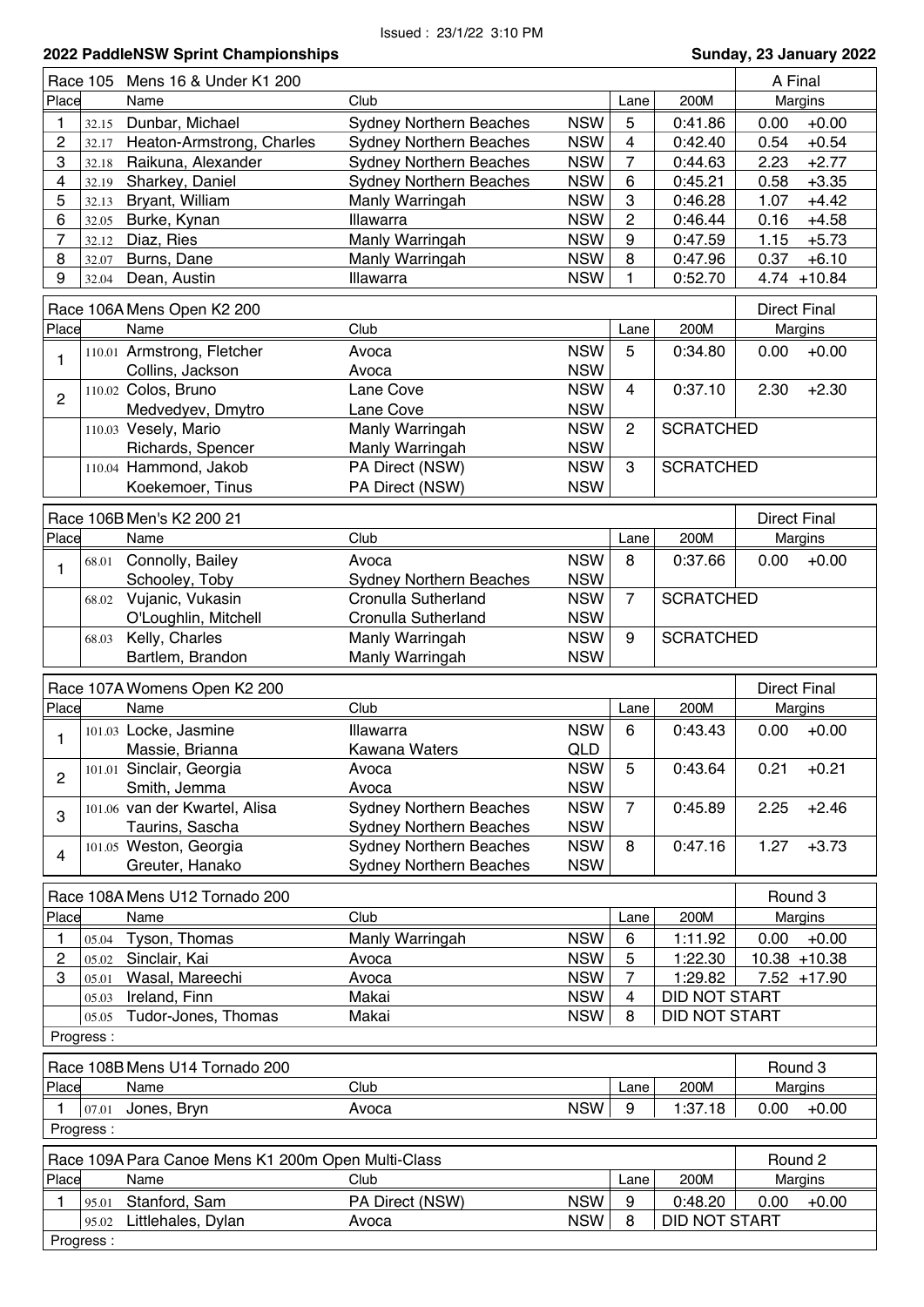|                |           | Race 109B Mens Open C1 200        |                                                                  |                          |                |                  |      | Round 3             |
|----------------|-----------|-----------------------------------|------------------------------------------------------------------|--------------------------|----------------|------------------|------|---------------------|
| Place          |           | Name                              | Club                                                             |                          | Lane           | 200M             |      | Margins             |
| 1              | 77.03     | Wakim, Sabastian                  | PA Direct (VIC)                                                  | <b>VIC</b>               | 4              | 0:47.28          | 0.00 | $+0.00$             |
| 2              | 77.01     | Cabezas, Marcelo                  | <b>Burley Griffin</b>                                            | <b>ACT</b>               | 6              | 0:47.87          | 0.59 | $+0.59$             |
| 3              | 77.02     | Zeitoun, Jacob                    | Non-Member                                                       | <b>NSW</b>               | 5              | 0:50.14          | 2.27 | $+2.86$             |
| 4              | 77.04     | Repeti, Pete                      | PA Direct (NSW)                                                  | <b>NSW</b>               | 3              | 0:50.40          | 0.26 | $+3.12$             |
|                | Progress: |                                   |                                                                  |                          |                |                  |      |                     |
|                |           |                                   |                                                                  |                          |                |                  |      |                     |
|                |           | Race 109C Womens Open C1 200      |                                                                  |                          |                |                  |      | Round 3             |
| Place          |           | Name                              | Club                                                             |                          | Lane           | 200M             |      | Margins             |
| $\mathbf{1}$   | 71.01     | Yabsley, Louise                   | <b>Burley Griffin</b>                                            | <b>ACT</b>               | 1              | 1:07.55          | 0.00 | $+0.00$             |
|                | Progress: |                                   |                                                                  |                          |                |                  |      |                     |
|                | Race 110  | Womens 14 & Under K2 200          |                                                                  |                          |                |                  |      | <b>Direct Final</b> |
| Place          |           | Name                              | Club                                                             |                          | Lane           | 200M             |      | Margins             |
|                | 12.03     | Dooney, Amelie                    | <b>Sydney Northern Beaches</b>                                   | <b>NSW</b>               | 6              | 0:51.59          | 0.00 | $+0.00$             |
| 1              |           | Lever, Tess                       | <b>Sydney Northern Beaches</b>                                   | <b>NSW</b>               |                |                  |      |                     |
|                | 12.04     | Lovett, Harper*                   | <b>Sydney Northern Beaches</b>                                   | <b>NSW</b>               | 5              | 0:51.67          | 0.08 | $+0.08$             |
| $\overline{2}$ |           | Dunbar, Hayley                    | <b>Sydney Northern Beaches</b>                                   | <b>NSW</b>               |                |                  |      |                     |
|                | 12.02     | Malcolm, Priya                    | Manly Warringah                                                  | <b>NSW</b>               | 4              | 0:58.28          | 6.61 | $+6.69$             |
| 3              |           | Tan, Anthea                       | Fairfield                                                        | <b>VIC</b>               |                |                  |      |                     |
|                | 12.06     | Hennock, Cheyenne*                | <b>Sydney Northern Beaches</b>                                   | <b>NSW</b>               | 3              | 0:58.60          | 0.32 | $+7.01$             |
| $\overline{4}$ |           | Toledo Brown, Luana               | <b>Sydney Northern Beaches</b>                                   | <b>NSW</b>               |                |                  |      |                     |
|                | 12.01     | Harris, Chloe                     | Manly Warringah                                                  | <b>NSW</b>               | 8              | 1:03.16          |      | $4.56 + 11.57$      |
| 5              |           | Clarke, Sophie                    | Manly Warringah                                                  | <b>NSW</b>               |                |                  |      |                     |
|                | 12.05     | Capell, Abigail*                  | <b>Sydney Northern Beaches</b>                                   | <b>NSW</b>               | $\overline{7}$ | 1:14.50          |      | 11.34 +22.91        |
| 6              |           |                                   | <b>Sydney Northern Beaches</b>                                   | <b>NSW</b>               |                |                  |      |                     |
|                |           |                                   |                                                                  |                          |                |                  |      |                     |
|                |           | Hart, Bethany                     |                                                                  |                          |                |                  |      | *substitute         |
|                |           |                                   |                                                                  |                          |                |                  |      |                     |
|                | Race 111  | Womens 16 & Under K2 200          |                                                                  |                          |                |                  |      | <b>Direct Final</b> |
| Place          |           | Name                              | Club                                                             |                          | Lane           | 200M             |      | Margins             |
| 1              | 26.04     | Shirdon, Zoe                      | <b>Sydney Northern Beaches</b>                                   | <b>NSW</b>               | 5              | 0:46.89          | 0.00 | $+0.00$             |
|                |           | Brennan, Bridie                   | <b>Sydney Northern Beaches</b>                                   | <b>NSW</b>               |                |                  |      |                     |
| $\overline{c}$ | 26.02     | Elliott, Tarren                   | Illawarra                                                        | <b>NSW</b>               | 4              | 0:51.38          | 4.49 | $+4.49$             |
|                |           | Lawsen, Ella                      | Avoca                                                            | <b>NSW</b>               |                |                  |      |                     |
| 3              | 26.05     | McInnes, Albee                    | <b>Sydney Northern Beaches</b>                                   | <b>NSW</b>               | 3              | 0:52.35          | 0.97 | $+5.46$             |
|                |           | Goudie, Emily                     | <b>Sydney Northern Beaches</b>                                   | <b>NSW</b>               |                |                  |      |                     |
| $\overline{4}$ | 26.01     | Baker, Erica                      | Avoca                                                            | <b>NSW</b>               | $\overline{7}$ | 0:54.34          | 1.99 | $+7.45$             |
|                |           | Wasal, Sirisha                    | Avoca                                                            | <b>NSW</b>               |                |                  |      |                     |
| 5              | 26.03     | Tyson, Elizabeth                  | Manly Warringah                                                  | <b>NSW</b>               | 6              | 0:59.98          |      | $5.64$ +13.09       |
|                |           | Healey, Annaliese                 | Manly Warringah                                                  | <b>NSW</b>               |                |                  |      |                     |
|                | Race 112  | Womens 18 & Under K2 200          |                                                                  |                          |                |                  |      | <b>Direct Final</b> |
| Place          |           | Name                              | Club                                                             |                          | Lane           | 200M             |      | Margins             |
|                | 44.06     | Fitzgerald, Nina                  | <b>Sydney Northern Beaches</b>                                   | <b>NSW</b>               | 5              | 0:47.00          | 0.00 | $+0.00$             |
| 1              |           | Barnes, Imogen                    | <b>Sydney Northern Beaches</b>                                   | <b>NSW</b>               |                |                  |      |                     |
|                | 44.05     | Jordi, Clea                       | <b>Sydney Northern Beaches</b>                                   | <b>NSW</b>               | 6              | 0:48.08          | 1.08 | $+1.08$             |
| $\overline{c}$ |           | Fitzgerald, Lily                  | <b>Sydney Northern Beaches</b>                                   | <b>NSW</b>               |                |                  |      |                     |
|                | 44.02     | Richards, Tylah                   | Illawarra                                                        | <b>NSW</b>               | $\overline{7}$ | 0:48.12          | 0.04 | $+1.12$             |
| 3              |           | Hall, Olivia                      | Illawarra                                                        | <b>NSW</b>               |                |                  |      |                     |
|                | 44.03     | Beuzeville, Kira                  | Manly Warringah                                                  | <b>NSW</b>               | 3              | 0:53.99          | 5.87 | $+6.99$             |
| 4              |           | Munro, Charli                     | Manly Warringah                                                  | <b>NSW</b>               |                |                  |      |                     |
|                | 44.07     | Ritchie, Evelyn<br>Brennan, Rosie | <b>Sydney Northern Beaches</b><br><b>Sydney Northern Beaches</b> | <b>NSW</b><br><b>NSW</b> | 4              | <b>SCRATCHED</b> |      |                     |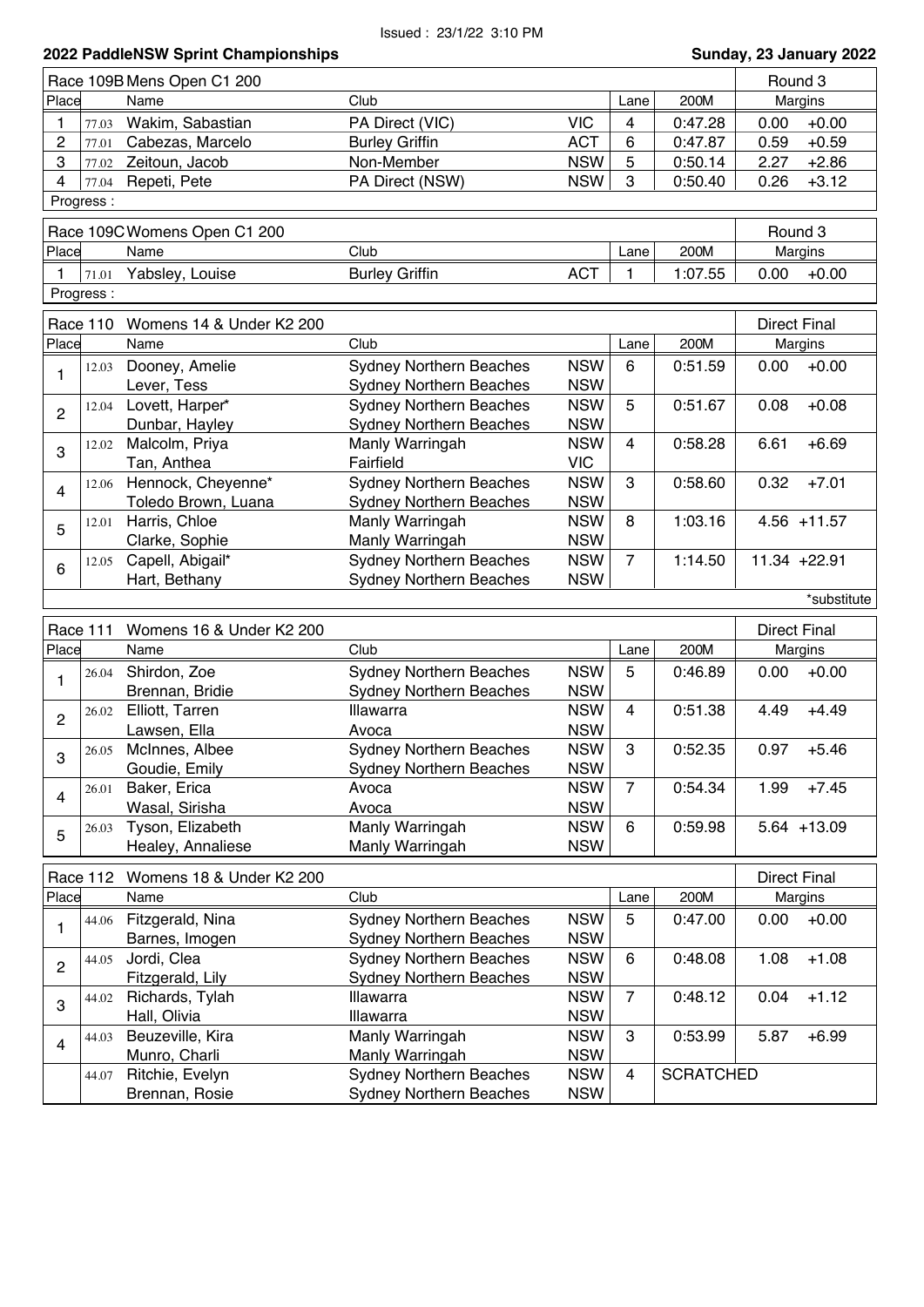\*substitute

|                         | Race 113 | Mens 18 & Under K2 200    |                                |            |                |                  |      | <b>Direct Final</b> |
|-------------------------|----------|---------------------------|--------------------------------|------------|----------------|------------------|------|---------------------|
| Place                   |          | Name                      | Club                           |            | Lane           | 200M             |      | Margins             |
|                         | 53.08    | Clues, Bailey             | <b>Sydney Northern Beaches</b> | <b>NSW</b> | 5              | 0:38.66          | 0.00 | $+0.00$             |
| 1                       |          | Morris, Jake              | <b>Sydney Northern Beaches</b> | <b>NSW</b> |                |                  |      |                     |
|                         | 53.03    | Robinson, Guy             | Manly Warringah                | <b>NSW</b> | $\overline{4}$ | 0:40.24          | 1.58 | $+1.58$             |
| $\overline{2}$          |          | Elliott, Callum           | Illawarra                      | <b>NSW</b> |                |                  |      |                     |
|                         | 53.05    | Stokes, Lachlan           | Manly Warringah                | <b>NSW</b> | 8              | 0:40.31          | 0.07 | $+1.65$             |
| 3                       |          | Scott, Ashton             | Cronulla Sutherland            | <b>NSW</b> |                |                  |      |                     |
|                         | 53.07    | Taurins, Harrison         | Sydney Northern Beaches        | <b>NSW</b> | 6              | 0:40.38          | 0.07 | $+1.72$             |
| $\overline{\mathbf{4}}$ |          | Raikuna, Lucas            | <b>Sydney Northern Beaches</b> | <b>NSW</b> |                |                  |      |                     |
|                         | 53.02    | Wilson, Jacob             | <b>Sydney Northern Beaches</b> | <b>NSW</b> | $\overline{7}$ | 0:43.96          | 3.58 | $+5.30$             |
| 5                       |          | Ryce, Sean                | <b>Sydney Northern Beaches</b> | <b>NSW</b> |                |                  |      |                     |
|                         | 53.09    | Rupenovic, Daniel         | <b>Sydney Northern Beaches</b> | <b>NSW</b> | 3              | 0:44.70          | 0.74 | $+6.04$             |
| $6\phantom{1}6$         |          | Euers, James              | Manly Warringah                | <b>NSW</b> |                |                  |      |                     |
|                         | 53.10    | Vesely, Ziko              | Manly Warringah                | <b>NSW</b> | $\overline{2}$ | DID NOT START    |      |                     |
|                         |          | Vesely, Carlito           | Manly Warringah                | <b>NSW</b> |                |                  |      |                     |
|                         | 53.01    | Luntungan, Huxley         | Avoca                          | <b>NSW</b> | 9              | <b>SCRATCHED</b> |      |                     |
|                         |          | Glew, Julian              | Avoca                          | <b>NSW</b> |                |                  |      |                     |
|                         |          |                           |                                |            |                |                  |      |                     |
|                         | Race 114 | Mens 16 & Under K2 200    |                                |            |                |                  |      | <b>Direct Final</b> |
| Place                   |          | Name                      | Club                           |            | Lane           | 200M             |      | Margins             |
| 1                       | 35.07    | Dunbar, Michael           | <b>Sydney Northern Beaches</b> | <b>NSW</b> | 6              | 0:39.89          | 0.00 | $+0.00$             |
|                         |          | Raikuna, Alexander        | <b>Sydney Northern Beaches</b> | <b>NSW</b> |                |                  |      |                     |
| $\overline{c}$          | 35.08    | Heaton-Armstrong, Charles | <b>Sydney Northern Beaches</b> | <b>NSW</b> | 5              | 0:41.23          | 1.34 | $+1.34$             |
|                         |          | Sharkey, Daniel           | <b>Sydney Northern Beaches</b> | <b>NSW</b> |                |                  |      |                     |
| 3                       | 35.03    | Diaz, Ries                | Manly Warringah                | <b>NSW</b> | $\overline{7}$ | 0:41.50          | 0.27 | $+1.61$             |
|                         |          | Bryant, William           | Manly Warringah                | <b>NSW</b> |                |                  |      |                     |
|                         | 35.02    | Burke, Kynan              | Illawarra                      | <b>NSW</b> | $\overline{4}$ | 0:44.06          | 2.56 | $+4.17$             |
| $\overline{\mathbf{4}}$ |          | Dean, Austin              | Illawarra                      | <b>NSW</b> |                |                  |      |                     |
|                         | 35.05    | Mako, Jacob               | Manly Warringah                | <b>NSW</b> | 3              | 0:48.77          | 4.71 | $+8.88$             |
| 5                       |          | Burns, Dane               | Manly Warringah                | <b>NSW</b> |                |                  |      |                     |
|                         | 35.01    | Buissink, Bradley*        | <b>Patterson Lakes</b>         | <b>VIC</b> | 8              | 0:49.31          | 0.54 | $+9.42$             |
| $6\phantom{1}6$         |          | Glew, Julian              | Avoca                          | <b>NSW</b> |                |                  |      |                     |
|                         | 35.06    | Newton, Joel              | Manly Warringah                | <b>NSW</b> | $\overline{2}$ | 0:51.31          |      | $2.00 + 11.42$      |
| $\overline{7}$          |          | Euers, Harry              | Manly Warringah                | <b>NSW</b> |                |                  |      |                     |
|                         |          | 35.04 Dartnell, Anthony   | Manly Warringah                | <b>NSW</b> | 9              | 1:03.09          |      | 11.78 +23.20        |
| 8                       |          | Payne, Lachie             | Manly Warringah                | <b>NSW</b> |                |                  |      |                     |
|                         |          |                           |                                |            |                |                  |      | *substitute         |
|                         |          |                           |                                |            |                |                  |      |                     |
|                         | Race 115 | Mixed K4 500 14           |                                |            |                |                  |      | <b>Direct Final</b> |
| Place                   |          | Name                      | Club                           |            | Lane           | 500m             |      | Margins             |
| 1                       | 22.02    | Mako, Maximilian          | Manly Warringah                | <b>NSW</b> | 7              | 1:58.86          | 0.00 | $+0.00$             |
|                         |          | Maker, Tom                | Manly Warringah                | <b>NSW</b> |                |                  |      |                     |
|                         |          | Tyson, Thomas             | Manly Warringah                | <b>NSW</b> |                |                  |      |                     |
|                         |          | Eles, Mate                | Manly Warringah                | <b>NSW</b> |                |                  |      |                     |
| $\mathbf{2}$            | 22.04    | Dooney, Amelie            | <b>Sydney Northern Beaches</b> | <b>NSW</b> | 6              | 2:06.82          | 7.96 | $+7.96$             |
|                         |          | Lever, Tess               | <b>Sydney Northern Beaches</b> | <b>NSW</b> |                |                  |      |                     |
|                         |          | Lovett, Harper*           | <b>Sydney Northern Beaches</b> | <b>NSW</b> |                |                  |      |                     |
|                         |          | Dunbar, Hayley            | <b>Sydney Northern Beaches</b> | <b>NSW</b> |                |                  |      |                     |
| 3                       | 22.03    | Harris, Chloe             | Manly Warringah                | <b>NSW</b> | 3              | 2:24.63          |      | 17.81 +25.77        |
|                         |          | Malcolm, Priya            | Manly Warringah                | <b>NSW</b> |                |                  |      |                     |
|                         |          | Clarke, Sophie            | Manly Warringah                | <b>NSW</b> |                |                  |      |                     |
|                         |          | Tan, Anthea               | Fairfield                      | <b>VIC</b> |                |                  |      |                     |
| 4                       | 22.01    | Blake, Harrison           | Avoca                          | <b>NSW</b> | 5              | 2:30.37          |      | $5.74 + 31.51$      |
|                         |          | Sinclair, Kai             | Avoca                          | <b>NSW</b> |                |                  |      |                     |
|                         |          | Wasal, Mareechi           | Avoca                          | <b>NSW</b> |                |                  |      |                     |
|                         |          | Jones, Bryn*              | Avoca                          | <b>NSW</b> |                |                  |      |                     |
| 5                       | 22.05    | Hennock, Cheyenne         | Sydney Northern Beaches        | <b>NSW</b> | $\overline{4}$ | 2:40.82          |      | $10.45 + 41.96$     |
|                         |          | Toledo Brown, Luana       | <b>Sydney Northern Beaches</b> | <b>NSW</b> |                |                  |      |                     |
|                         |          | Hart, Bethany*            | <b>Sydney Northern Beaches</b> | <b>NSW</b> |                |                  |      |                     |
|                         |          | Capell, Abigail           | <b>Sydney Northern Beaches</b> | <b>NSW</b> |                |                  |      |                     |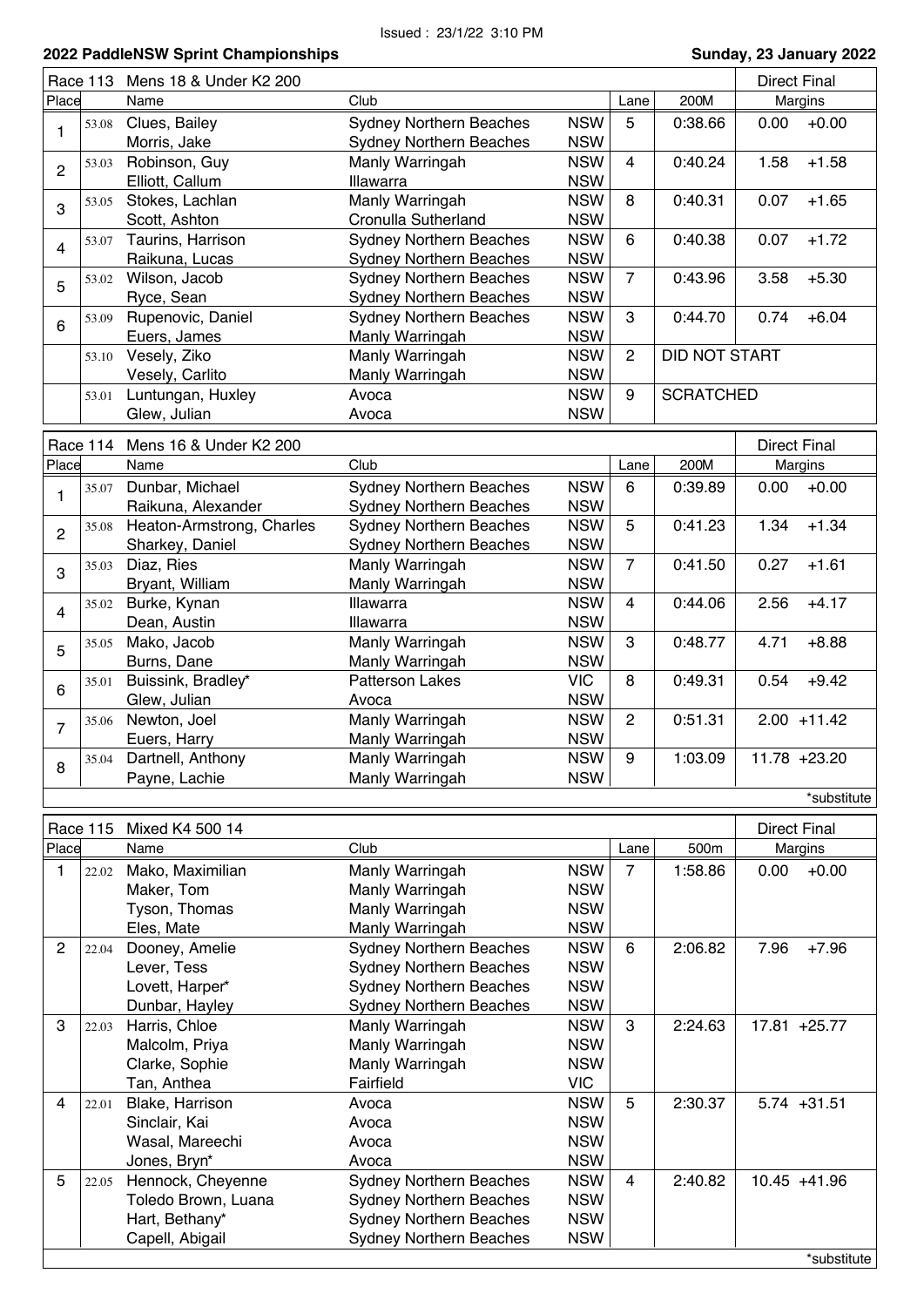|                |          | Race 116 Womens Open K4 500      |                                |            |                | <b>Direct Final</b> |                     |                 |
|----------------|----------|----------------------------------|--------------------------------|------------|----------------|---------------------|---------------------|-----------------|
| Place          |          | Name                             | Club                           |            | Lane           | 500m                |                     | Margins         |
| 1              |          | 105.02 Sinclair, Georgia         | Avoca                          | <b>NSW</b> | 4              | 1:43.18             | 0.00                | $+0.00$         |
|                |          | Taurins, Sascha                  | <b>Sydney Northern Beaches</b> | <b>NSW</b> |                |                     |                     |                 |
|                |          | Locke, Jasmine                   | <b>Illawarra</b>               | <b>NSW</b> |                |                     |                     |                 |
|                |          | Smith, Jemma                     | Avoca                          | <b>NSW</b> |                |                     |                     |                 |
| $\overline{2}$ |          | 105.03 Weston, Georgia           | <b>Sydney Northern Beaches</b> | <b>NSW</b> | 5              | 1:55.30             |                     | $12.12 + 12.12$ |
|                |          | Greuter, Hanako                  | <b>Sydney Northern Beaches</b> | <b>NSW</b> |                |                     |                     |                 |
|                |          | Rupenovic, Isabelle              | <b>Sydney Northern Beaches</b> | <b>NSW</b> |                |                     |                     |                 |
|                |          | van der Kwartel, Alisa           | <b>Sydney Northern Beaches</b> | <b>NSW</b> |                |                     |                     |                 |
|                |          |                                  |                                |            |                |                     |                     |                 |
|                | Race 117 | Mens Open K4 500                 |                                |            |                |                     | <b>Direct Final</b> |                 |
| Place          |          | Name                             | Club                           |            | Lane           | 500m                |                     | Margins         |
| 1              |          | 114.01 Armstrong, Fletcher       | Avoca                          | <b>NSW</b> | 5              | 1:29.09             | 0.00                | $+0.00$         |
|                |          | Clues, Bailey                    | <b>Sydney Northern Beaches</b> | <b>NSW</b> |                |                     |                     |                 |
|                |          | Morris, Jake                     | <b>Sydney Northern Beaches</b> | <b>NSW</b> |                |                     |                     |                 |
|                |          | Collins, Jackson                 | Avoca                          | <b>NSW</b> |                |                     |                     |                 |
| $\overline{c}$ |          | 114.02 Connolly, Bailey          | Avoca                          | <b>NSW</b> | 6              | 1:37.42             | 8.33                | $+8.33$         |
|                |          | Schooley, Toby                   | <b>Sydney Northern Beaches</b> | <b>NSW</b> |                |                     |                     |                 |
|                |          | Luntungan, Huxley                | Avoca                          | <b>NSW</b> |                |                     |                     |                 |
|                |          | Kelly, Charles                   | Manly Warringah                | <b>NSW</b> |                |                     |                     |                 |
|                |          |                                  |                                |            |                |                     |                     |                 |
|                |          | Race 118A Mens 18 & Under K4 500 |                                |            |                |                     | <b>Direct Final</b> |                 |
| Place          |          | Name                             | Club                           |            | Lane           | 500m                |                     | Margins         |
| $\mathbf{1}$   | 57.02    | Taurins, Harrison                | <b>Sydney Northern Beaches</b> | <b>NSW</b> | 3              | 1:37.98             | 0.00                | $+0.00$         |
|                |          | Raikuna, Lucas                   | <b>Sydney Northern Beaches</b> | <b>NSW</b> |                |                     |                     |                 |
|                |          | Ryce, Sean                       | <b>Sydney Northern Beaches</b> | <b>NSW</b> |                |                     |                     |                 |
|                |          | Wilson, Jacob                    | <b>Sydney Northern Beaches</b> | <b>NSW</b> |                |                     |                     |                 |
| $\overline{c}$ | 57.01    | Robinson, Guy                    | Manly Warringah                | <b>NSW</b> | $\overline{2}$ | 1:39.19             | 1.21                | $+1.21$         |
|                |          | Euers, James                     | Manly Warringah                | <b>NSW</b> |                |                     |                     |                 |
|                |          | Scott, Ashton                    | Cronulla Sutherland            | <b>NSW</b> |                |                     |                     |                 |
|                |          | Stokes, Lachlan                  | Manly Warringah                | <b>NSW</b> |                |                     |                     |                 |
|                | 57.03    | Morris, Jake                     | <b>Sydney Northern Beaches</b> | <b>NSW</b> | $\overline{4}$ | <b>SCRATCHED</b>    |                     |                 |
|                |          | Clues, Bailey                    | <b>Sydney Northern Beaches</b> | <b>NSW</b> |                |                     |                     |                 |
|                |          | Rupenovic, Daniel                | <b>Sydney Northern Beaches</b> | <b>NSW</b> |                |                     |                     |                 |
|                |          | Luntungan, Huxley*               | Avoca                          | <b>NSW</b> |                |                     |                     |                 |
|                |          |                                  |                                |            |                |                     |                     | *substitute     |
|                |          |                                  |                                |            |                |                     |                     |                 |
|                |          | Race 118B Mens 16 & Under K4 500 |                                |            |                |                     | <b>Direct Final</b> |                 |
| Place          |          | Name                             | Club                           |            | Lane           | 500m                |                     | Margins         |
| 1              | 39.04    | Dunbar, Michael                  | <b>Sydney Northern Beaches</b> | <b>NSW</b> | 6              | 1:44.34             | 0.00                | $+0.00$         |
|                |          | Raikuna, Alexander               | <b>Sydney Northern Beaches</b> | <b>NSW</b> |                |                     |                     |                 |
|                |          | Heaton-Armstrong, Charles        | <b>Sydney Northern Beaches</b> | <b>NSW</b> |                |                     |                     |                 |
|                |          | Sharkey, Daniel                  | <b>Sydney Northern Beaches</b> | <b>NSW</b> |                |                     |                     |                 |
| $\overline{c}$ | 39.02    | Bryant, William                  | Manly Warringah                | <b>NSW</b> | 9              | 1:50.45             | 6.11                | $+6.11$         |
|                |          | Diaz, Ries                       | Manly Warringah                | <b>NSW</b> |                |                     |                     |                 |
|                |          | Mako, Jacob                      | Manly Warringah                | <b>NSW</b> |                |                     |                     |                 |
|                |          | Burns, Dane                      | Manly Warringah                | <b>NSW</b> |                |                     |                     |                 |
| 3              | 39.03    | Newton, Joel                     | Manly Warringah                | <b>NSW</b> | $\overline{7}$ | 1:52.21             | 1.76                | $+7.87$         |
|                |          | Euers, Harry                     | Manly Warringah                | <b>NSW</b> |                |                     |                     |                 |
|                |          | Dean, Austin                     | Illawarra                      | <b>NSW</b> |                |                     |                     |                 |
|                |          | Burke, Kynan                     | Illawarra                      | <b>NSW</b> |                |                     |                     |                 |
|                | 39.01    | Hutchinson, Rory                 | Avoca                          | <b>NSW</b> | 8              | <b>SCRATCHED</b>    |                     |                 |
|                |          | Glew, Julian                     | Avoca                          | <b>NSW</b> |                |                     |                     |                 |
|                |          | Sinclair, Kai                    | Avoca                          | <b>NSW</b> |                |                     |                     |                 |
|                |          | Wasal, Mareechi                  | Avoca                          | <b>NSW</b> |                |                     |                     |                 |
|                |          |                                  |                                |            |                |                     |                     |                 |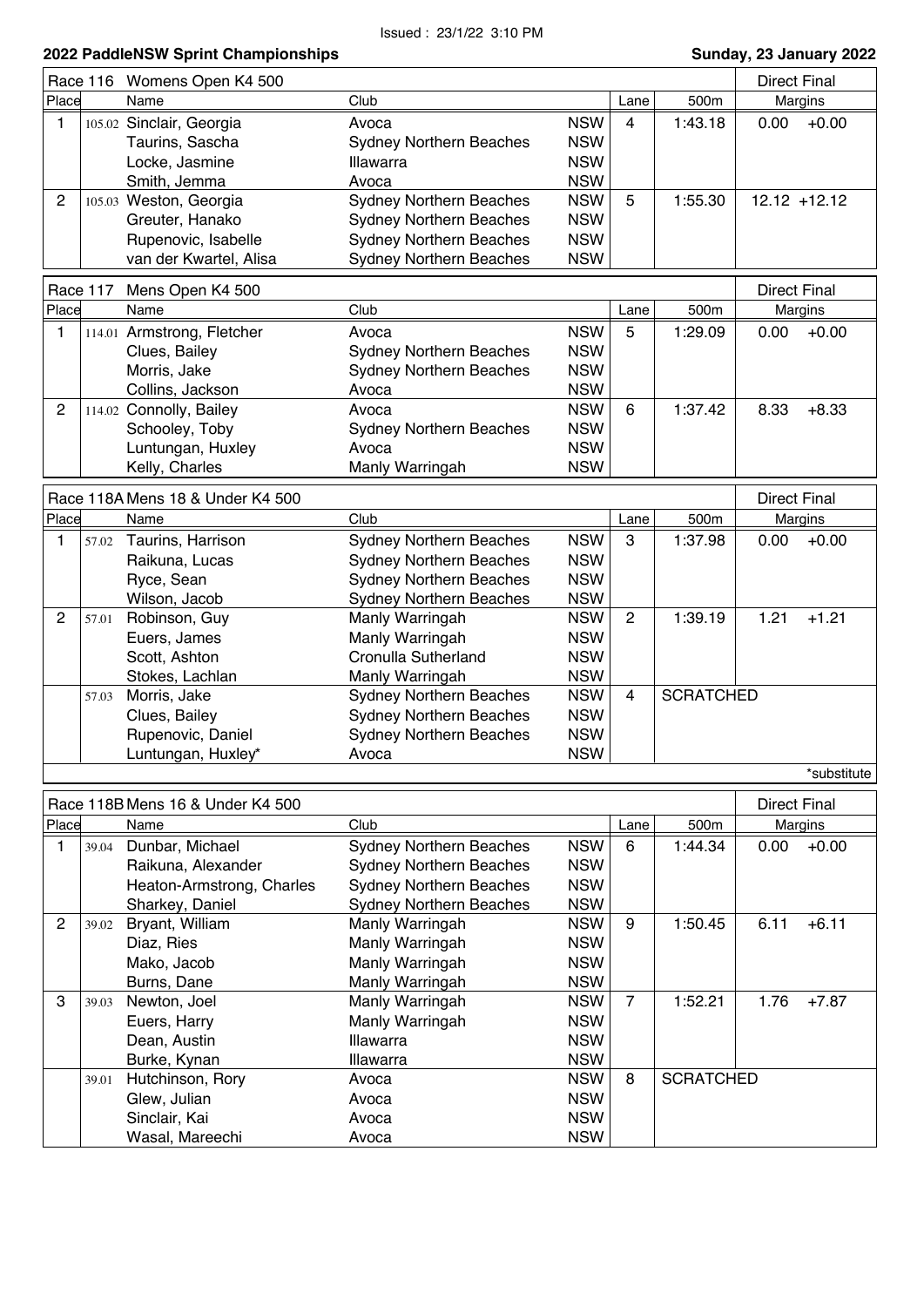|                |                 | Race 119A Womens 18 & Under K4 500 |                                |            |                |         | <b>Direct Final</b> |                |
|----------------|-----------------|------------------------------------|--------------------------------|------------|----------------|---------|---------------------|----------------|
| Place          |                 | Name                               | Club                           |            | Lane           | 500m    |                     | Margins        |
| 1              | 48.03           | Fitzgerald, Nina                   | <b>Sydney Northern Beaches</b> | <b>NSW</b> | 8              | 1:56.23 | 0.00                | $+0.00$        |
|                |                 | Jordi, Clea                        | <b>Sydney Northern Beaches</b> | <b>NSW</b> |                |         |                     |                |
|                |                 | Fitzgerald, Lily                   | <b>Sydney Northern Beaches</b> | <b>NSW</b> |                |         |                     |                |
|                |                 | Barnes, Imogen                     | <b>Sydney Northern Beaches</b> | <b>NSW</b> |                |         |                     |                |
| 1              | 48.01           | Hall, Olivia                       | <b>Illawarra</b>               | <b>NSW</b> | 9              | 1:56.23 | 0.00                | $+0.00$        |
|                |                 | Elliott, Tarren                    | Illawarra                      | <b>NSW</b> |                |         |                     |                |
|                |                 | McIlwraith, Kiarna                 | Illawarra                      | <b>NSW</b> |                |         |                     |                |
|                |                 | Richards, Tylah                    | Illawarra                      | <b>NSW</b> |                |         |                     |                |
| 3              | 48.02           | Beuzeville, Kira                   | Manly Warringah                | <b>NSW</b> | $\overline{7}$ | 2:03.77 | 7.54                | $+7.54$        |
|                |                 | Munro, Charli                      | Manly Warringah                | <b>NSW</b> |                |         |                     |                |
|                |                 | Tyson, Jessica                     | Manly Warringah                | <b>NSW</b> |                |         |                     |                |
|                |                 | Ritchie, Evelyn*                   | <b>Sydney Northern Beaches</b> | <b>NSW</b> |                |         |                     |                |
|                |                 |                                    |                                |            |                |         |                     | *substitute    |
|                |                 |                                    |                                |            |                |         |                     |                |
| Place          |                 | Race 119B Womens 16 & Under K4 500 |                                |            |                |         | <b>Direct Final</b> |                |
|                |                 | Name                               | Club                           |            | Lane           | 500m    |                     | Margins        |
| 1              | 30.02           | Shirdon, Zoe                       | <b>Sydney Northern Beaches</b> | <b>NSW</b> | 5              | 2:05.50 | 0.00                | $+0.00$        |
|                |                 | Brennan, Bridie                    | <b>Sydney Northern Beaches</b> | <b>NSW</b> |                |         |                     |                |
|                |                 | McInnes, Albee                     | <b>Sydney Northern Beaches</b> | <b>NSW</b> |                |         |                     |                |
|                |                 | Goudie, Emily                      | <b>Sydney Northern Beaches</b> | <b>NSW</b> |                |         |                     |                |
| 2              | 30.01           | Lawsen, Ella                       | Avoca                          | <b>NSW</b> | 4              | 2:09.92 | 4.42                | $+4.42$        |
|                |                 | Elliott, Tarren                    | Illawarra                      | <b>NSW</b> |                |         |                     |                |
|                |                 | Baker, Erica                       | Avoca                          | <b>NSW</b> |                |         |                     |                |
|                |                 | Wasal, Sirisha                     | Avoca                          | <b>NSW</b> |                |         |                     |                |
|                | <b>Race 120</b> | Mixed K4 200 14                    |                                |            |                |         | <b>Direct Final</b> |                |
| Place          |                 | Name                               | Club                           |            | Lane           | 200M    |                     | Margins        |
| 1              | 21.02           | Mako, Maximilian                   | Manly Warringah                | <b>NSW</b> | 6              | 0:47.11 | 0.00                | $+0.00$        |
|                |                 | Maker, Tom                         | Manly Warringah                | <b>NSW</b> |                |         |                     |                |
|                |                 | Tyson, Thomas                      | Manly Warringah                | <b>NSW</b> |                |         |                     |                |
|                |                 | Eles, Mate                         | Manly Warringah                | <b>NSW</b> |                |         |                     |                |
| $\overline{c}$ | 21.04           | Dooney, Amelie                     | <b>Sydney Northern Beaches</b> | <b>NSW</b> | $\overline{7}$ | 0:49.80 | 2.69                | $+2.69$        |
|                |                 | Lever, Tess                        | <b>Sydney Northern Beaches</b> | <b>NSW</b> |                |         |                     |                |
|                |                 | Dunbar, Hayley                     | <b>Sydney Northern Beaches</b> | <b>NSW</b> |                |         |                     |                |
|                |                 | Lovett, Harper*                    | <b>Sydney Northern Beaches</b> | <b>NSW</b> |                |         |                     |                |
| 3              | 21.03           | Harris, Chloe                      | Manly Warringah                | <b>NSW</b> | 4              | 0:56.92 | 7.12                | $+9.81$        |
|                |                 | Malcolm, Priya                     | Manly Warringah                | <b>NSW</b> |                |         |                     |                |
|                |                 | Clarke, Sophie                     | Manly Warringah                | <b>NSW</b> |                |         |                     |                |
|                |                 | Tan, Anthea                        | Fairfield                      | <b>VIC</b> |                |         |                     |                |
| 4              | 21.01           | Blake, Harrison                    | Avoca                          | <b>NSW</b> | 5              | 0:57.72 |                     | $0.80 + 10.61$ |
|                |                 | Sinclair, Kai                      | Avoca                          | <b>NSW</b> |                |         |                     |                |
|                |                 | Wasal, Mareechi                    | Avoca                          | <b>NSW</b> |                |         |                     |                |
|                |                 | Jones, Bryn*                       | Avoca                          | <b>NSW</b> |                |         |                     |                |
| 5              | 21.05           | Hennock, Cheyenne                  | <b>Sydney Northern Beaches</b> | <b>NSW</b> | 3              | 1:01.55 |                     | $3.83 + 14.44$ |
|                |                 | Toledo Brown, Luana                | <b>Sydney Northern Beaches</b> | <b>NSW</b> |                |         |                     |                |
|                |                 |                                    |                                | <b>NSW</b> |                |         |                     |                |
|                |                 | Capell, Abigail                    | <b>Sydney Northern Beaches</b> |            |                |         |                     |                |
|                |                 | Hart, Bethany*                     | <b>Sydney Northern Beaches</b> | <b>NSW</b> |                |         |                     |                |
|                |                 |                                    |                                |            |                |         |                     | *substitute    |

|       | Race 121 Womens Open K4 200 |                                |            |      |         | Direct Final |         |
|-------|-----------------------------|--------------------------------|------------|------|---------|--------------|---------|
| Place | Name                        | Club                           |            | Lane | 200M    |              | Margins |
|       | 104.02 Sinclair, Georgia    | Avoca                          | <b>NSW</b> | 4    | 0:39.86 | 0.00         | $+0.00$ |
|       | van der Kwartel, Alisa      | <b>Sydney Northern Beaches</b> | <b>NSW</b> |      |         |              |         |
|       | Locke, Jasmine              | <b>Illawarra</b>               | <b>NSW</b> |      |         |              |         |
|       | Smith, Jemma                | Avoca                          | <b>NSW</b> |      |         |              |         |
| 2     | 104.03 Weston, Georgia      | <b>Sydney Northern Beaches</b> | <b>NSW</b> | 5    | 0:44.15 | 4.29         | $+4.29$ |
|       | Greuter, Hanako             | <b>Sydney Northern Beaches</b> | <b>NSW</b> |      |         |              |         |
|       | Rupenovic, Isabelle         | <b>Sydney Northern Beaches</b> | <b>NSW</b> |      |         |              |         |
|       | Taurins, Sascha             | <b>Sydney Northern Beaches</b> | <b>NSW</b> |      |         |              |         |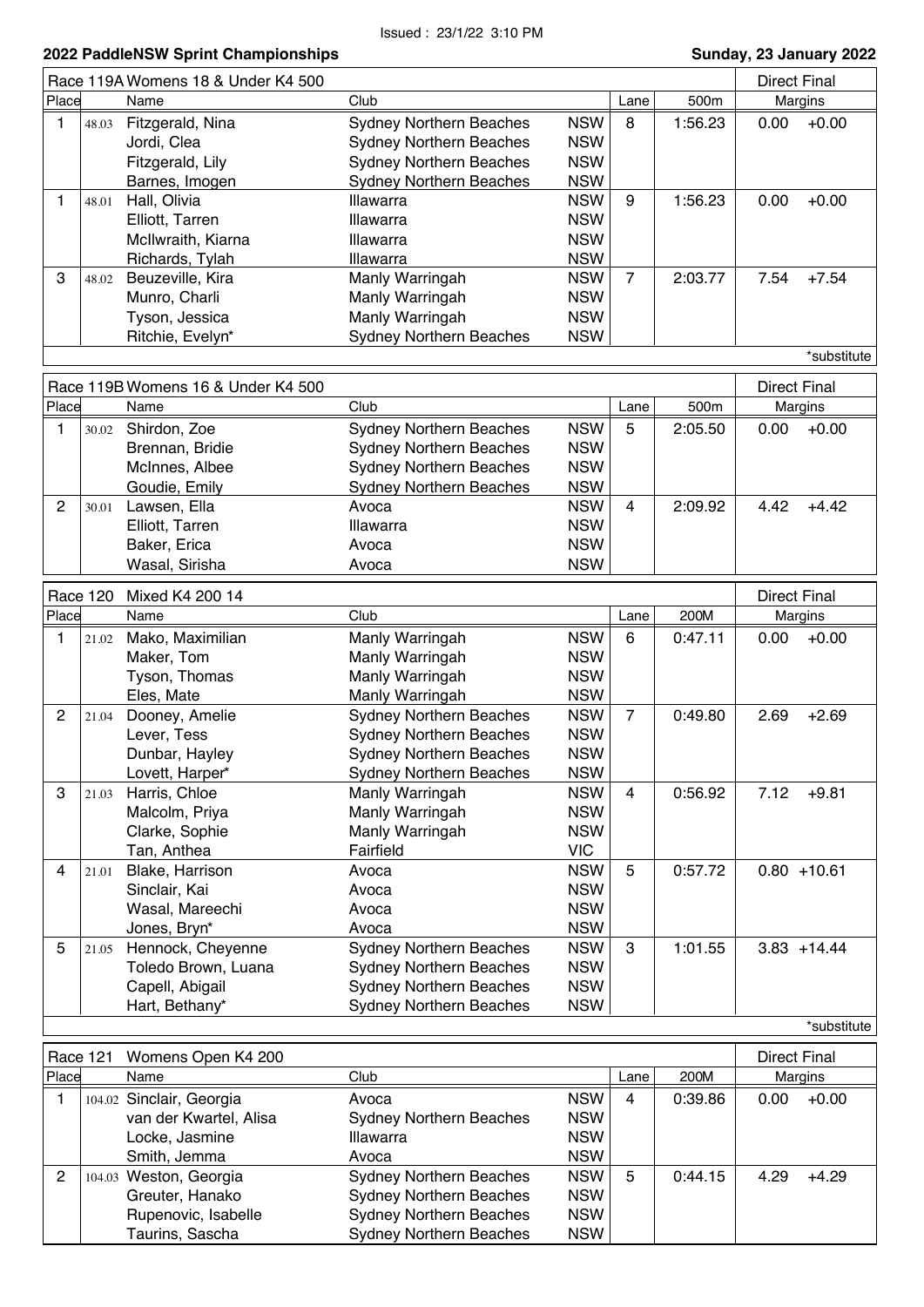|                                  |  | Race 122 Mens Open K4 200  |                                |            |              |              | Direct Final |         |
|----------------------------------|--|----------------------------|--------------------------------|------------|--------------|--------------|--------------|---------|
| Place                            |  | Name                       | Club                           |            | 200M<br>Lane |              | Margins      |         |
|                                  |  | 113.02 Connolly, Bailey    | Avoca                          | <b>NSW</b> | 5            | 0:34.60      | 0.00         | $+0.00$ |
|                                  |  | Schooley, Toby             | <b>Sydney Northern Beaches</b> | <b>NSW</b> |              |              |              |         |
|                                  |  | Luntungan, Huxley          | Avoca                          | <b>NSW</b> |              |              |              |         |
|                                  |  | Kelly, Charles             | Manly Warringah                | <b>NSW</b> |              |              |              |         |
| 2                                |  | 113.01 Armstrong, Fletcher | Avoca                          | <b>NSW</b> | 6            | 0:37.26      | 2.66         | $+2.66$ |
|                                  |  | Clues, Bailey              | <b>Sydney Northern Beaches</b> | <b>NSW</b> |              |              |              |         |
|                                  |  | Morris, Jake               | <b>Sydney Northern Beaches</b> | <b>NSW</b> |              |              |              |         |
|                                  |  | Collins, Jackson           | Avoca                          | <b>NSW</b> |              |              |              |         |
| Race 123A Mens 18 & Under K4 200 |  |                            |                                |            |              | Direct Final |              |         |

|       |       | <u>RUCC TEUTINICIIO TU U UNUCI INTECU</u> |                                |            |      |                  | ווטווו ו ויש |             |
|-------|-------|-------------------------------------------|--------------------------------|------------|------|------------------|--------------|-------------|
| Place |       | Name                                      | Club                           |            | Lane | 200M             |              | Margins     |
|       | 56.02 | Taurins, Harrison                         | <b>Sydney Northern Beaches</b> | <b>NSW</b> | 3    | 0:36.70          | 0.00         | $+0.00$     |
|       |       | Raikuna, Lucas                            | <b>Sydney Northern Beaches</b> | <b>NSW</b> |      |                  |              |             |
|       |       | Ryce, Sean                                | <b>Sydney Northern Beaches</b> | <b>NSW</b> |      |                  |              |             |
|       |       | Wilson, Jacob                             | <b>Sydney Northern Beaches</b> | <b>NSW</b> |      |                  |              |             |
| 2     | 56.01 | Robinson, Guy                             | Manly Warringah                | <b>NSW</b> | 4    | 0:37.78          | 1.08         | $+1.08$     |
|       |       | Euers, James                              | Manly Warringah                | <b>NSW</b> |      |                  |              |             |
|       |       | Scott, Ashton                             | Cronulla Sutherland            | <b>NSW</b> |      |                  |              |             |
|       |       | Stokes, Lachlan                           | Manly Warringah                | <b>NSW</b> |      |                  |              |             |
|       | 56.03 | Morris, Jake                              | <b>Sydney Northern Beaches</b> | <b>NSW</b> | 2    | <b>SCRATCHED</b> |              |             |
|       |       | Clues, Bailey                             | <b>Sydney Northern Beaches</b> | <b>NSW</b> |      |                  |              |             |
|       |       | Luntungan, Huxley*                        | Avoca                          | <b>NSW</b> |      |                  |              |             |
|       |       | Rupenovic, Daniel                         | <b>Sydney Northern Beaches</b> | <b>NSW</b> |      |                  |              |             |
|       |       |                                           |                                |            |      |                  |              | *substitute |

| Race 123B Mens 16 & Under K4 200 |       |                           |                                |            |      | <b>Direct Final</b> |      |         |
|----------------------------------|-------|---------------------------|--------------------------------|------------|------|---------------------|------|---------|
| Place                            |       | Name                      | Club                           |            | Lane | 200M                |      | Margins |
|                                  | 38.04 | Dunbar, Michael           | <b>Sydney Northern Beaches</b> | <b>NSW</b> | 7    | 0:38.84             | 0.00 | $+0.00$ |
|                                  |       | Raikuna, Alexander        | <b>Sydney Northern Beaches</b> | <b>NSW</b> |      |                     |      |         |
|                                  |       | Heaton-Armstrong, Charles | <b>Sydney Northern Beaches</b> | <b>NSW</b> |      |                     |      |         |
|                                  |       | Sharkey, Daniel           | <b>Sydney Northern Beaches</b> | <b>NSW</b> |      |                     |      |         |
| $\overline{2}$                   | 38.02 | Bryant, William           | Manly Warringah                | <b>NSW</b> | 6    | 0:42.20             | 3.36 | $+3.36$ |
|                                  |       | Diaz, Ries                | Manly Warringah                | <b>NSW</b> |      |                     |      |         |
|                                  |       | Mako, Jacob               | Manly Warringah                | <b>NSW</b> |      |                     |      |         |
|                                  |       | Burns, Dane               | Manly Warringah                | <b>NSW</b> |      |                     |      |         |
| 3                                | 38.03 | Euers, Harry              | Manly Warringah                | <b>NSW</b> | 8    | 0:42.84             | 0.64 | $+4.00$ |
|                                  |       | Newton, Joel              | Manly Warringah                | <b>NSW</b> |      |                     |      |         |
|                                  |       | Dean, Austin              | <b>Illawarra</b>               | <b>NSW</b> |      |                     |      |         |
|                                  |       | Burke, Kynan              | Illawarra                      | <b>NSW</b> |      |                     |      |         |
|                                  | 38.01 | Hutchinson, Rory          | Avoca                          | <b>NSW</b> | 9    | <b>SCRATCHED</b>    |      |         |
|                                  |       | Glew, Julian              | Avoca                          | <b>NSW</b> |      |                     |      |         |
|                                  |       | Sinclair, Kai             | Avoca                          | <b>NSW</b> |      |                     |      |         |
|                                  |       | Wasal, Mareechi           | Avoca                          | <b>NSW</b> |      |                     |      |         |

|       |       | Race 124A Womens 18 & Under K4 200 |                                |            |      |         | <b>Direct Final</b> |             |
|-------|-------|------------------------------------|--------------------------------|------------|------|---------|---------------------|-------------|
| Place |       | Name                               | Club                           |            | Lane | 200M    |                     | Margins     |
|       | 47.03 | Fitzgerald, Nina                   | <b>Sydney Northern Beaches</b> | <b>NSW</b> | 8    | 0:45.66 | 0.00                | $+0.00$     |
|       |       | Jordi, Clea                        | <b>Sydney Northern Beaches</b> | <b>NSW</b> |      |         |                     |             |
|       |       | Fitzgerald, Lily                   | <b>Sydney Northern Beaches</b> | <b>NSW</b> |      |         |                     |             |
|       |       | Barnes, Imogen                     | <b>Sydney Northern Beaches</b> | <b>NSW</b> |      |         |                     |             |
| 2     | 47.02 | Beuzeville, Kira                   | Manly Warringah                | <b>NSW</b> | 6    | 0:47.04 | 1.38                | $+1.38$     |
|       |       | Munro, Charli                      | Manly Warringah                | <b>NSW</b> |      |         |                     |             |
|       |       | Tyson, Jessica                     | Manly Warringah                | <b>NSW</b> |      |         |                     |             |
|       |       | Ritchie, Evelyn*                   | <b>Sydney Northern Beaches</b> | <b>NSW</b> |      |         |                     |             |
| 3     | 47.01 | Hall, Olivia                       | Illawarra                      | <b>NSW</b> | 7    | 0:47.20 | 0.16                | $+1.54$     |
|       |       | Elliott, Tarren                    | Illawarra                      | <b>NSW</b> |      |         |                     |             |
|       |       | McIlwraith, Kiarna                 | <b>Illawarra</b>               | <b>NSW</b> |      |         |                     |             |
|       |       | Richards, Tylah                    | Illawarra                      | <b>NSW</b> |      |         |                     |             |
|       |       |                                    |                                |            |      |         |                     | *substitute |